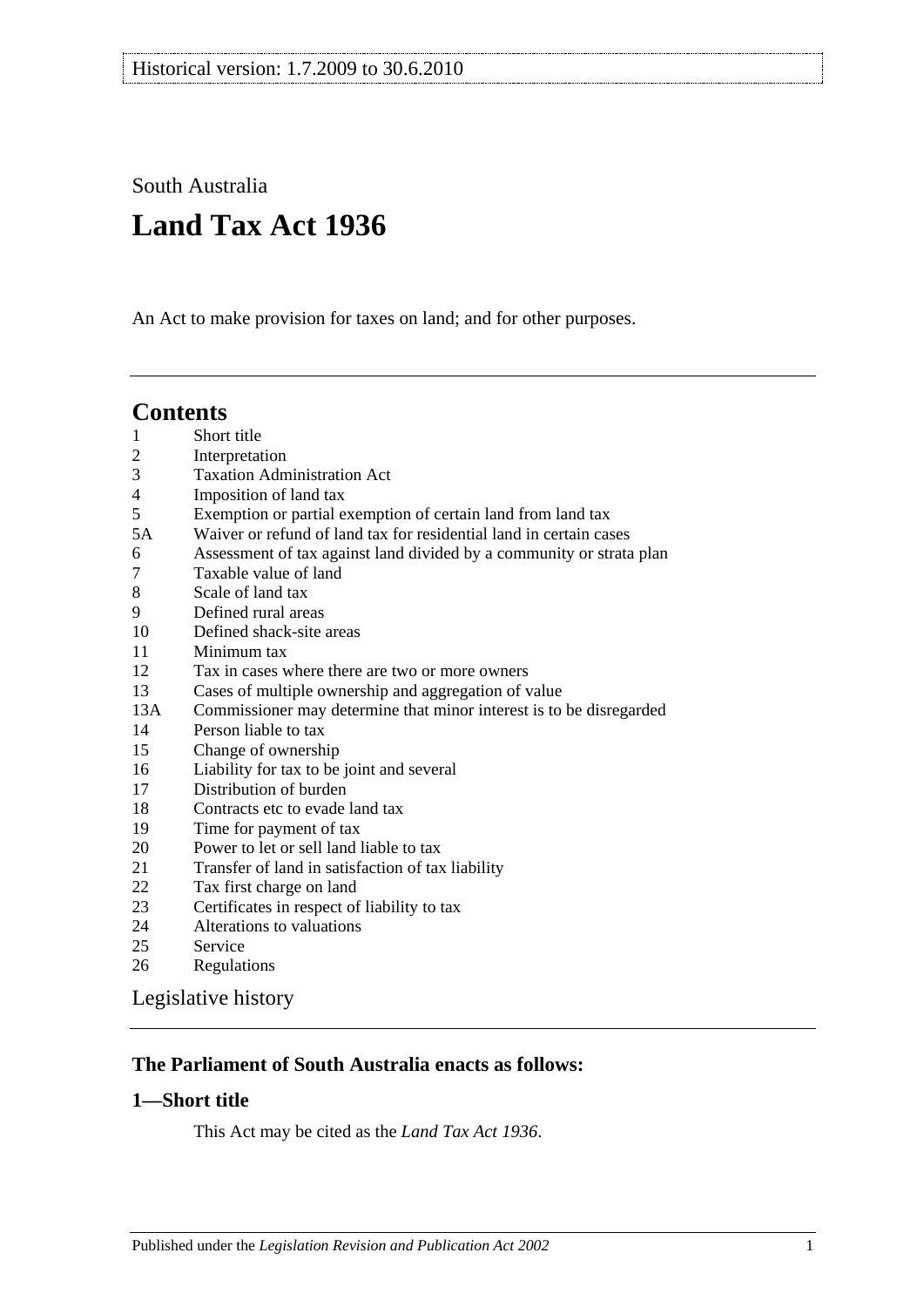#### <span id="page-1-1"></span><span id="page-1-0"></span>**2—Interpretation**

(1) In this Act, unless the contrary intention appears—

*aggregation principle* means the principle under which the taxable value of all land owned by the same taxpayer is aggregated for the calculation of land tax;<sup>1</sup>

*assessment* or *reassessment* means an assessment or reassessment by the Commissioner under Part 3 of the *[Taxation Administration Act](http://www.legislation.sa.gov.au/index.aspx?action=legref&type=act&legtitle=Taxation%20Administration%20Act%201996) 1996*;

*business of primary production* means the business of agriculture, pasturage, horticulture, viticulture, apiculture, poultry farming, dairy farming, forestry or any other business consisting of the cultivation of soils, the gathering in of crops, the rearing of livestock or the propagation and harvesting of fish or other aquatic organisms and including the intensive agistment of declared livestock;

*the Commissioner* means the person appointed or acting as the Commissioner of State Taxation, and includes a person appointed or acting as a Deputy Commissioner of State Taxation (see Part 9 of the *[Taxation Administration Act](http://www.legislation.sa.gov.au/index.aspx?action=legref&type=act&legtitle=Taxation%20Administration%20Act%201996) 1996*);

*company* includes any corporate body;

*declared livestock* means—

- (a) cattle, sheep, pigs or poultry; or
- (b) any other kind of animal prescribed by the regulations for the purposes of this definition;

*defined rural area* means an area declared by the Governor under [section](#page-14-0) 9;

*defined shack-site area* means an area declared by the Governor under [section](#page-14-1) 10;

*determination of site value* in relation to land means a determination or assessment of site value in force under the *[Valuation of Land Act](http://www.legislation.sa.gov.au/index.aspx?action=legref&type=act&legtitle=Valuation%20of%20Land%20Act%201971) 1971*;

*document* means book, account, paper (including a security or any instrument) or any record of information, whether in writing or accessible only through the use of a computer or other device;

*land used for primary production* means land of not less than 0.8 hectare in area as to which the Commissioner is satisfied that the land is used wholly or mainly for the business of primary production;

*land tax* means any tax imposed by this Act;

*notice* means any notice, written or printed, or partly written or partly printed;

*owner*—

- (a) in relation to land alienated from the Crown by grant in fee simple means any person (other than a mortgagee of the land)—
	- (i) who holds; or
	- (ii) who is entitled to; or
	- (iii) who is entitled to purchase or acquire,

a legal or equitable estate of fee simple in the land or any other estate or interest (other than an estate or interest of leasehold) in the land conferring a right to possession of the land; and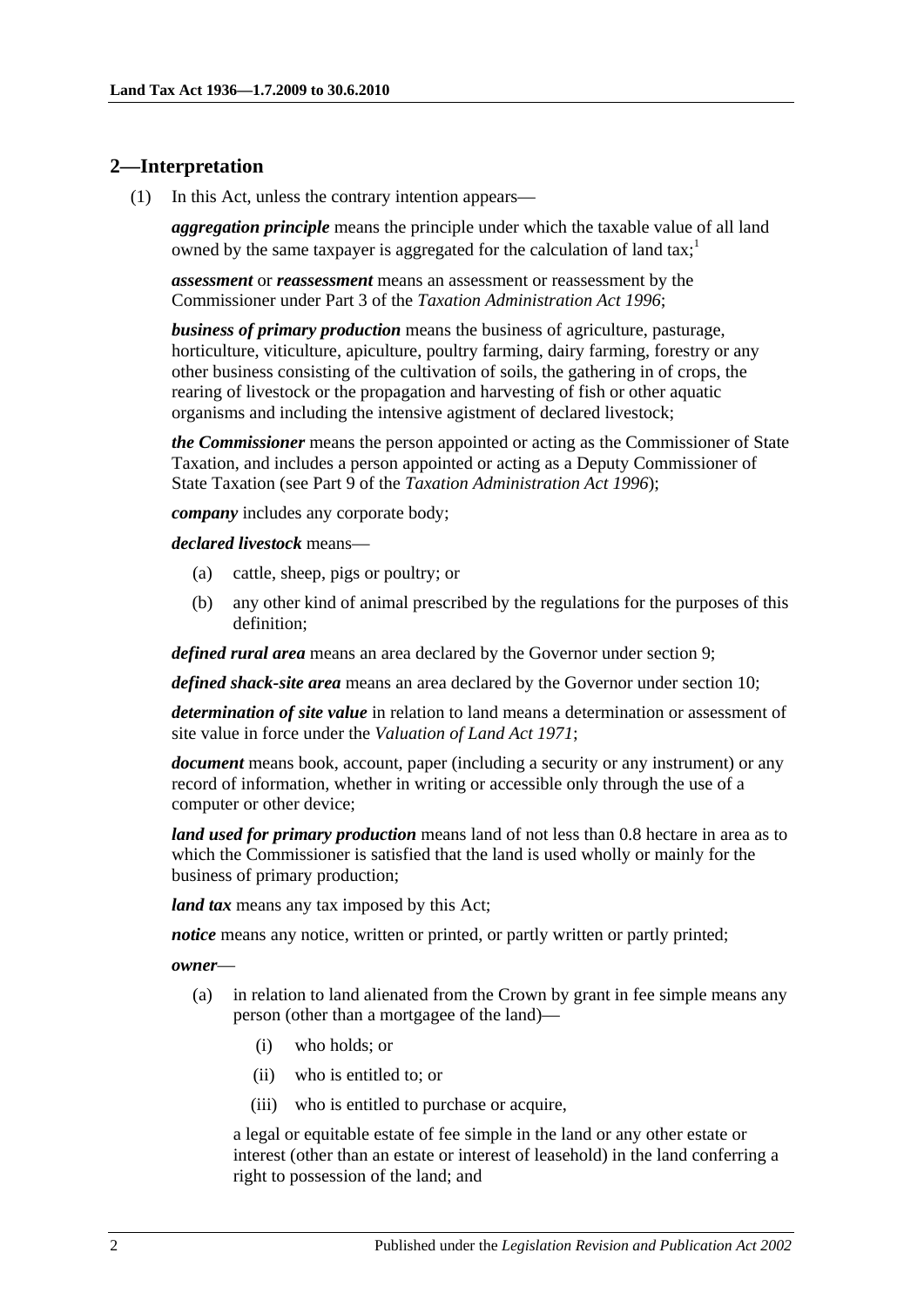- (b) in relation to land of the Crown subject to any agreement for sale, or right of purchase, means the person entitled to the benefit of that agreement or right of purchase; and
- (c) in relation to land held under perpetual lease, means the holder of that lease; and
- (d) in relation to land held under a shack site lease, means the holder of that lease; and
- (e) in relation to land in a defined shack-site area, means the occupier of the land;

*retirement village* means retirement village as defined in the *[Retirement Villages](http://www.legislation.sa.gov.au/index.aspx?action=legref&type=act&legtitle=Retirement%20Villages%20Act%201987)  Act [1987](http://www.legislation.sa.gov.au/index.aspx?action=legref&type=act&legtitle=Retirement%20Villages%20Act%201987)*;

*shack site lease* means a lease for the occupation of land for holiday, recreational or residential purposes where—

- (a) the land is situated on or adjacent to the banks of the River Murray, a tributary of the River Murray, or a lake or lagoon connected with the River Murray or a tributary of the River Murray; and
- (b) the lease was, as at midnight on 30 June, 1989, registered over the relevant land; and
- (c) the term of the lease is at least 40 years;

*site value* in relation to land has the meaning assigned by the *[Valuation of Land](http://www.legislation.sa.gov.au/index.aspx?action=legref&type=act&legtitle=Valuation%20of%20Land%20Act%201971)  Act [1971](http://www.legislation.sa.gov.au/index.aspx?action=legref&type=act&legtitle=Valuation%20of%20Land%20Act%201971)*;

<span id="page-2-0"></span>*tax* in respect of land means land tax in respect of the land, and includes—

- (a) penalty tax payable under Part 5 of the *[Taxation Administration Act](http://www.legislation.sa.gov.au/index.aspx?action=legref&type=act&legtitle=Taxation%20Administration%20Act%201996) 1996* in respect of failure by the taxpayer to pay, in accordance with this Act, the whole or part of the land tax; and
- (b) interest payable under Part 5 of the *[Taxation Administration Act](http://www.legislation.sa.gov.au/index.aspx?action=legref&type=act&legtitle=Taxation%20Administration%20Act%201996) 1996* in respect of a failure referred to in [paragraph](#page-2-0) (a), or a failure to pay penalty tax referred to in that paragraph;

*taxpayer* includes every person who is liable to pay tax;

*trade* includes profession, trade, business, and avocation.

- $(2)$  If—
	- (a) the whole of the land owned by a company consists of a group of dwellings and land appurtenant to those dwellings; and
	- (b) all the issued shares of the company are owned by shareholders who acquire exclusive rights to occupy land of the company by virtue of their shareholdings in the company; and
	- (c) each dwelling owned by the company is occupied (or able to be occupied) by a shareholder in the company or a person deriving rights of occupancy from a shareholder in the company; and
	- (d) the scheme of company ownership and shareholder occupation of the dwellings was established before 22 February 1968,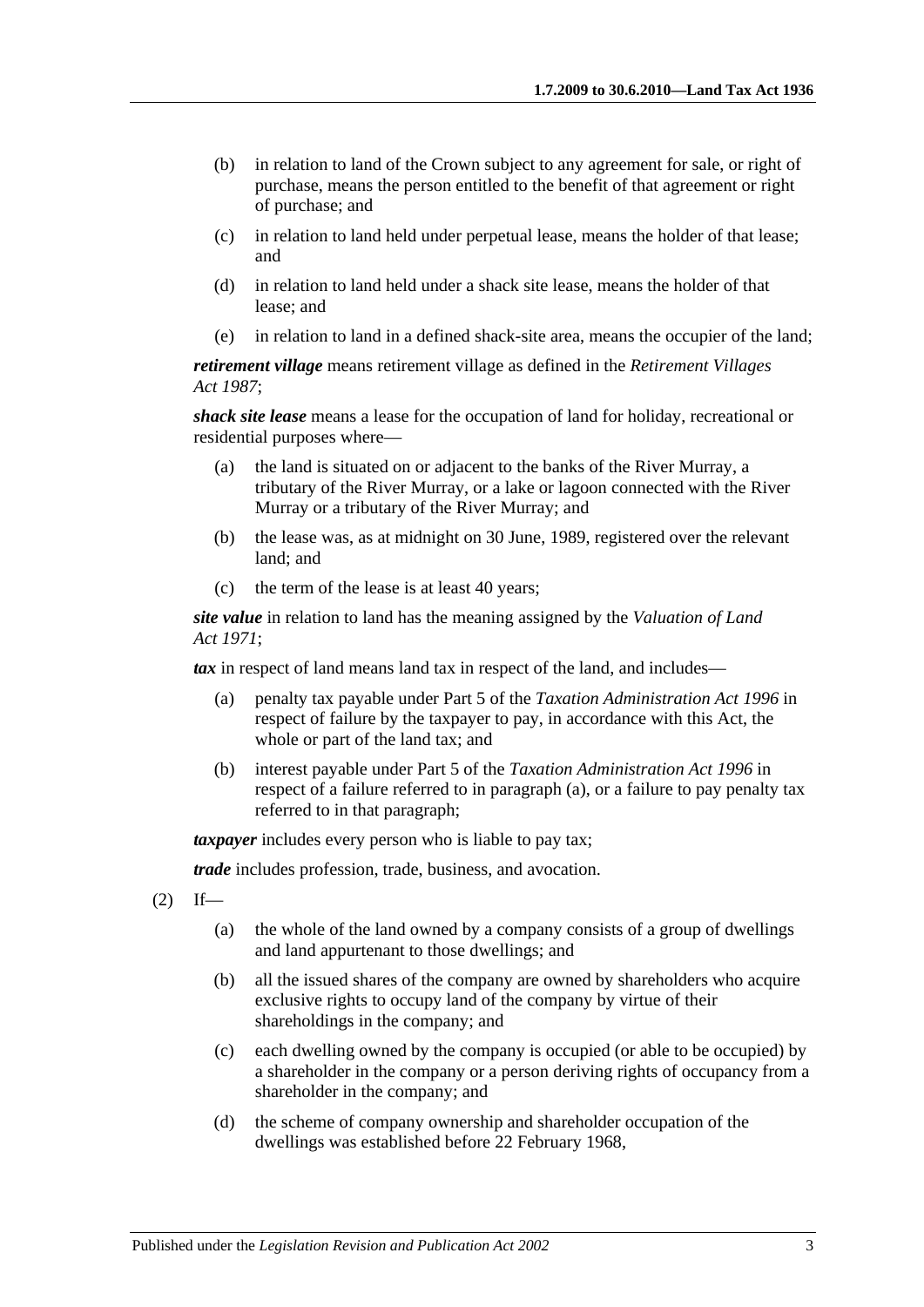then each dwelling will be taken to be a separate parcel of land and, despite the definition of *owner* in [subsection](#page-1-1) (1), the shareholder who is entitled to occupy the dwelling (and not the company) will be taken to be the legal owner of the land on which the dwelling is situated.

 $(3)$  If—

- (a) land is held under a tenancy in common; and
- (b) the land is divided into separate portions and the owner of each undivided share in the land is entitled under a lease registered over the title to the land to occupy a particular portion of the land,

then the land will not be treated as a single parcel of land in multiple ownership but rather each owner of an undivided share in the land will be regarded as the owner of the portion of the land that the owner is entitled to occupy under the lease.

**Note—**

1 See [section](#page-13-2) 8(2).

#### <span id="page-3-0"></span>**3—Taxation Administration Act**

This Act should be read together with the *[Taxation Administration Act](http://www.legislation.sa.gov.au/index.aspx?action=legref&type=act&legtitle=Taxation%20Administration%20Act%201996) 1996* which makes provision for the administration and enforcement of this Act and other taxation laws.

#### <span id="page-3-1"></span>**4—Imposition of land tax**

- <span id="page-3-3"></span><span id="page-3-2"></span>(1) Taxes are imposed on all land in the State, with the following exceptions:
	- (a) land of the Crown that is not subject to—
		- (i) a perpetual lease; or
		- (ii) an agreement for sale or right of purchase;
	- (b) park land, public roads, public cemeteries, and other public reserves;
	- (c) land used solely for religious purposes, or used solely for the purposes of a hospital subsidised by the Government of the State, or used by any library or other institution administered by the Libraries Board of South Australia;
	- (d) land that is—
		- (i) owned by an association whose objects are or include the supplying to necessitous or helpless persons of living accommodation, food, clothing, medical treatment, nursing, pre-maternity or maternity care, or other help, either without cost to such persons or in return for payments or services the amount or value of which is in the Commissioner's opinion substantially less than the value of the accommodation, food, clothing, treatment, nursing, care or help supplied; and
		- (ii) solely or mainly used for all or any such purposes;
	- (e) land that is—
		- (i) owned by an association which receives an annual grant or subsidy from money voted by Parliament; and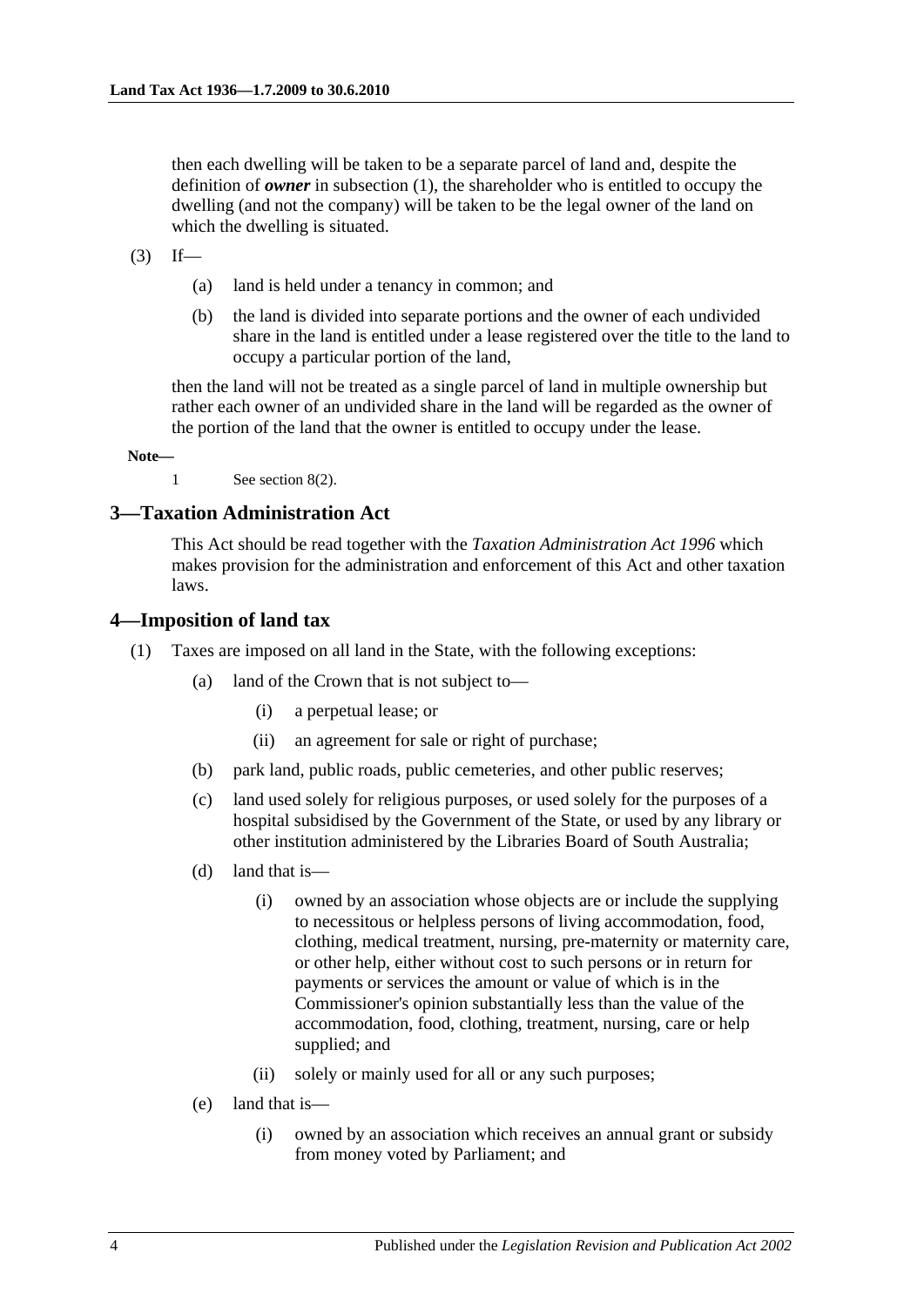- (ii) in the Commissioner's opinion, solely or mainly used for the purposes for which the grant or subsidy is made;
- (f) land that is let to or occupied by an association of the kind mentioned in [paragraph](#page-3-2) (d) or [\(e\),](#page-3-3) and that is used solely or mainly for purposes mentioned in those paragraphs, and for which the association pays either no rent or other sum or a rent or other sum that in the Commissioner's opinion is a nominal one;
- (g) land that—
	- (i) is owned by an association whose object is, or whose objects include, the conservation of native fauna and flora; and
	- (ii) is in the opinion of the Commissioner used, without profit to the association or any other person, solely or mainly as a reserve for the purpose of conserving native fauna or flora;
- (h) land that is owned or occupied without payment by any person or association carrying on an educational institution otherwise than for pecuniary profit, and that is occupied and used solely or mainly for the purposes of such an institution (but this exemption does not extend to land or buildings held as an investment and not being the site or grounds of the institution);
- (i) land that is owned by—
	- (i) a municipal or district council; or
	- (ii) a controlling authority established under Part 19 of the *[Local](http://www.legislation.sa.gov.au/index.aspx?action=legref&type=act&legtitle=Local%20Government%20Act%201934)  [Government Act](http://www.legislation.sa.gov.au/index.aspx?action=legref&type=act&legtitle=Local%20Government%20Act%201934) 1934*; or
	- (iii) the Renmark Irrigation Trust;
- (j) land that is owned by an association that is established for a charitable, educational, benevolent, religious or philanthropic purpose (whether or not the purpose is charitable within the meaning of any rule of law) and is declared by the Commissioner to be exempt from land tax on the ground—
	- (i) that the land is or is intended to be used wholly or mainly for that purpose; or
	- (ii) that the whole of the net income (if any) from the land is or will be used in furtherance of that purpose;
- (k) land that is owned by—
	- (i) an association that holds the land wholly or mainly for the purpose of playing cricket, football, tennis, golf or bowling or other athletic sports or exercises; or
	- (ii) an association that holds the land wholly or mainly for the purpose of horse racing, trotting, dog racing, motor racing or other similar contests; or
	- (iii) an association of former members of the armed forces or of dependants of former members of the armed forces that holds the land for the social or recreational purposes of its members; or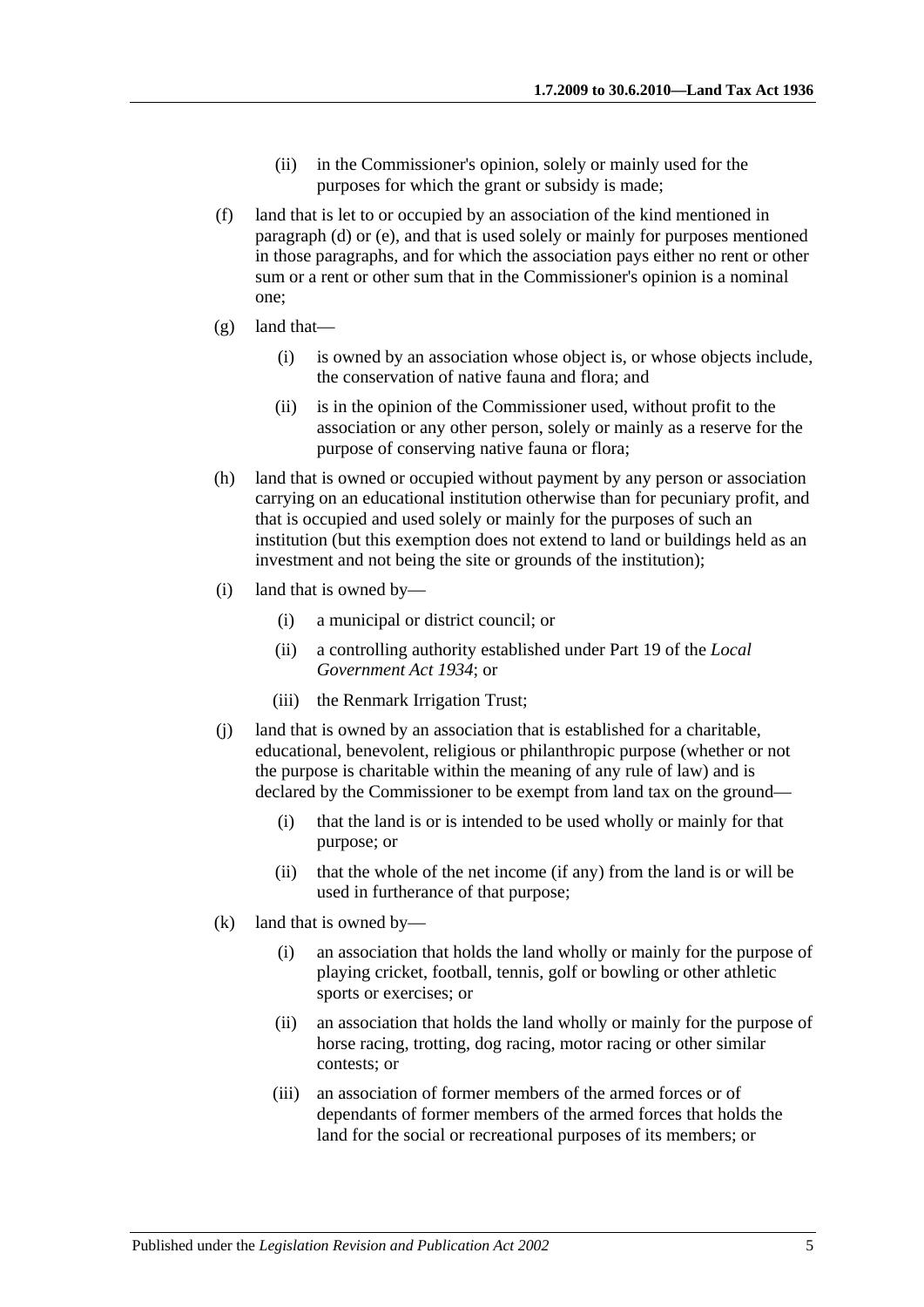- (iv) an association of employers or employees, registered under a law of the Commonwealth or of the State relating to industrial conciliation and arbitration that occupies the land for the purposes of the association; or
- (v) an association that holds the land wholly or mainly for the recreation of the local community; or
- (vi) an association that holds the land for the purpose of agricultural shows, and exhibitions of a similar nature; or
- (vii) an association that holds the land for the purpose of preserving buildings or objects of historical value on the land; or
- (viii) a prescribed association or an association of a prescribed kind,

and is declared by the Commissioner to be exempt from land tax on the ground that the whole of the net income (if any) from the land is used in furtherance of the objects of the association and not for securing a pecuniary profit for the association or any of its members;

- (l) land used for primary production other than such land that is situated within a defined rural area;
- (m) land that is owned by a prescribed body and used for the benefit of the Aboriginal people;
- (n) land that is wholly exempt from land tax under [section](#page-5-0) 5.
- (2) The taxes are imposed and payable in respect of every financial year and liability to the taxes arises at the commencement of every financial year.
- (3) The taxes so imposed for a particular financial year will, subject to this Act, be calculated as at midnight on 30 June immediately preceding that financial year on the basis of circumstances then existing.
- (4) Land of the Crown, subject to any agreement for sale or right of purchase, is liable to taxation, whether that agreement or right is absolute or conditional, and whether it is capable of completion or exercise immediately or at any future time.
- (5) Nothing in this Act interferes with any exemption, by special legislation, of land from taxation.

#### <span id="page-5-0"></span>**5—Exemption or partial exemption of certain land from land tax**

- (1) Land is wholly exempt from land tax under this section if—
	- (a) proper grounds for the exemption exist; and
	- (b) such an exemption has been granted, and remains in force, under this section.
- (2) Land is partially exempt from land tax under this section if—
	- (a) proper grounds for the partial exemption exist; and
	- (b) a partial exemption has been granted, and remains in force, under this section.
- <span id="page-5-1"></span>(3) An owner of land may apply, in a form approved by the Commissioner, for an exemption or partial exemption from land tax.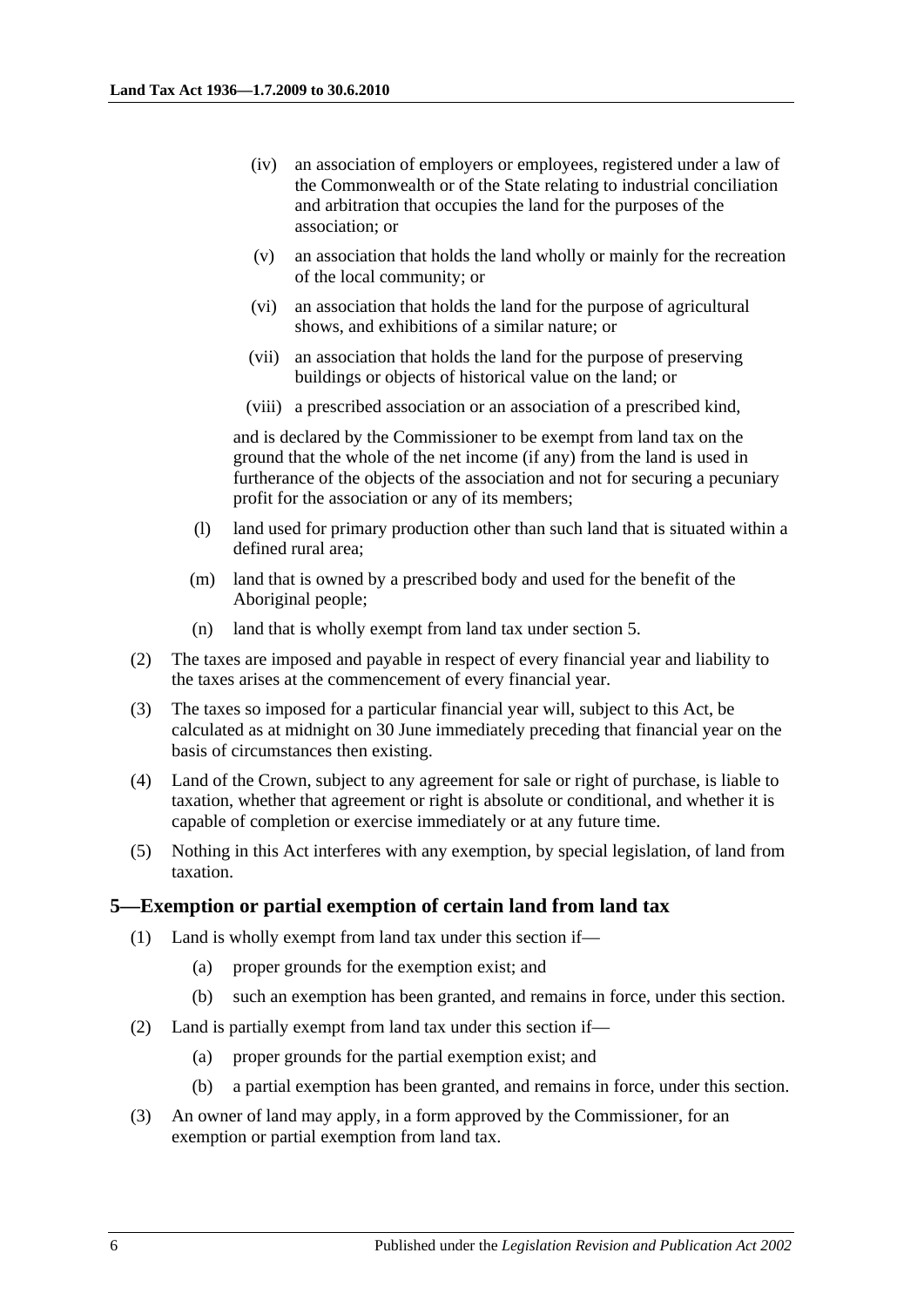- (4) A person must not make any false or misleading statement or representation in an application made, or purporting to be made, under [subsection](#page-5-1) (3). Maximum penalty: \$10 000.
- (5) The Commissioner may, if satisfied that proper grounds exist for doing so, wholly or partially exempt land from land tax (whether or not an application for exemption has been made).
- <span id="page-6-0"></span>(6) The Commissioner must, on exempting land wholly or partially from land tax under this section, give notice to an owner of the land—
	- (a) stating the day (which may be antecedent or subsequent to the date on which the exemption is granted) as from which the exemption is to be effective; and
	- (b) stating the extent of the exemption; and
	- (c) setting out the grounds on which the exemption is granted.
- (7) If the factual basis of an exemption as stated in a notice under [subsection](#page-6-0) (6) is wrong or inaccurate, the owner to whom the notice is given must, within 21 days after receipt of the notice, notify the Commissioner of the error or inaccuracy.

Maximum penalty: \$5 000.

Expiation fee: \$315.

- <span id="page-6-1"></span> $(8)$  If—
	- (a) land is exempted wholly or partially from land tax under this section; and
	- (b) circumstances change so that—
		- (i) proper grounds for an exemption cease to exist; or
		- (ii) proper grounds for an exemption continue to exist but a lesser exemption than the one actually given,

the owner must forthwith inform the Commissioner in writing of that fact and, whether or not the Commissioner is so informed, the land will cease to be exempt from land tax, or the extent of the exemption will be reduced (as the case requires).

(9) An owner of land who fails to comply with an obligation under [subsection](#page-6-1) (8) is guilty of an offence.

Maximum penalty: \$5 000.

Expiation fee: \$315.

- <span id="page-6-2"></span>(10) Proper grounds for exempting land from land tax under this section exist as follows:
	- (a) land may be wholly exempted from land tax if—
		- (i) the land is owned by a natural person and constitutes his or her principal place of residence (whether or not he or she is the sole owner of the land); and
		- (ii) the buildings on the land have a predominantly residential character; and
		- (iii) no part of the land is used for a business or commercial purpose (other than the business of primary production) or the part of the land so used is less than 25% of the total floor area of all buildings on the land;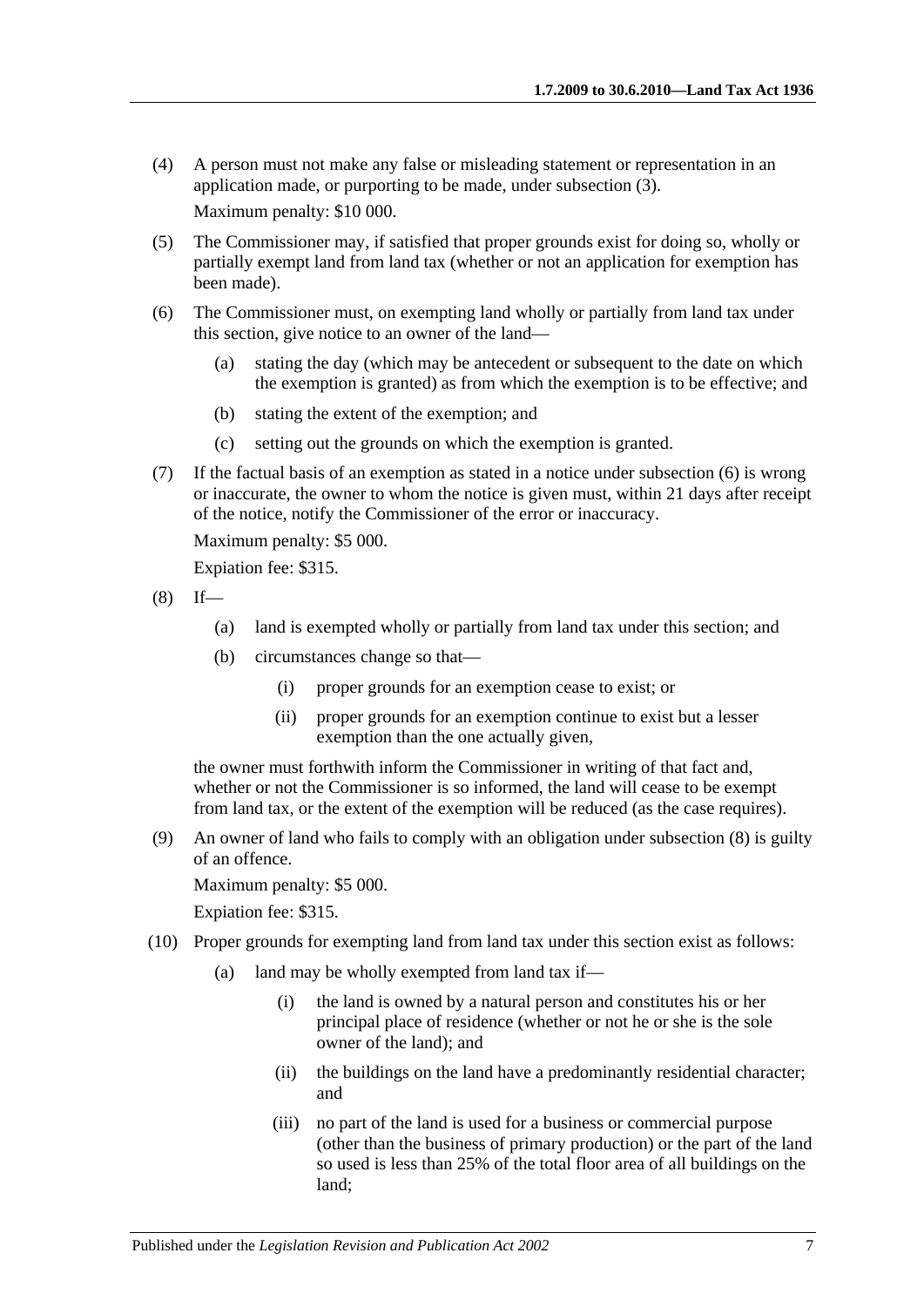- <span id="page-7-0"></span>(b) land may be partially exempted from land tax by reducing its taxable value in accordance with the scale prescribed in [subsection](#page-9-0) (12) if—
	- (i) the land is owned by a natural person and constitutes his or her principal place of residence (whether or not he or she is the sole owner of the land); and
	- (ii) the buildings on the land have a predominantly residential character; and
	- (iii) a part of the land of 25% or more but not more than 75% of the total floor area of all buildings on the land is used for a business or commercial purpose;
- (c) land may be wholly exempted from land tax if the land is a supported residential facility within the meaning of the *[Supported Residential Facilities](http://www.legislation.sa.gov.au/index.aspx?action=legref&type=act&legtitle=Supported%20Residential%20Facilities%20Act%201992)  Act [1992](http://www.legislation.sa.gov.au/index.aspx?action=legref&type=act&legtitle=Supported%20Residential%20Facilities%20Act%201992)* and is licensed as such under that Act;
- (ca) land may be wholly exempted from land tax if the whole of the land is used for the provision of residential care by an approved provider;
- (cb) land may be partially exempted from land tax if part of the land is used for the provision of residential care by an approved provider by reducing its taxable value by an amount equal to the value of that part of the land after applying any principle determined by the Commissioner for the purposes of this paragraph;
- (d) land may be wholly exempted from land tax if the land constitutes a caravan park;
- (e) land within a retirement village may be exempted from land tax if—
	- (i) the land constitutes a residential unit—
		- (A) occupied, under a residence contract, by a natural person as his or her principal place of residence; or
		- (B) available for occupation, under a residence contract, by a natural person as his or her principal place of residence and likely to be so occupied at some time during the ensuing 12 months; or
	- (ii) the land is appurtenant to such a residential unit; or
	- (iii) the land is a facility provided under the retirement village scheme for the exclusive use of residents (and their guests);
- (f) land within a retired persons' relocatable home park may be exempted from land tax if—
	- (i) the land constitutes the site for a relocatable home and—
		- (A) there is a relocatable home on the site owned by a natural person and occupied by the natural person as his or her principal place of residence; or
		- (B) it is likely that within the ensuing 12 months there will be a relocatable home on the site owned by a natural person and occupied by the natural person as his or her principal place of residence; or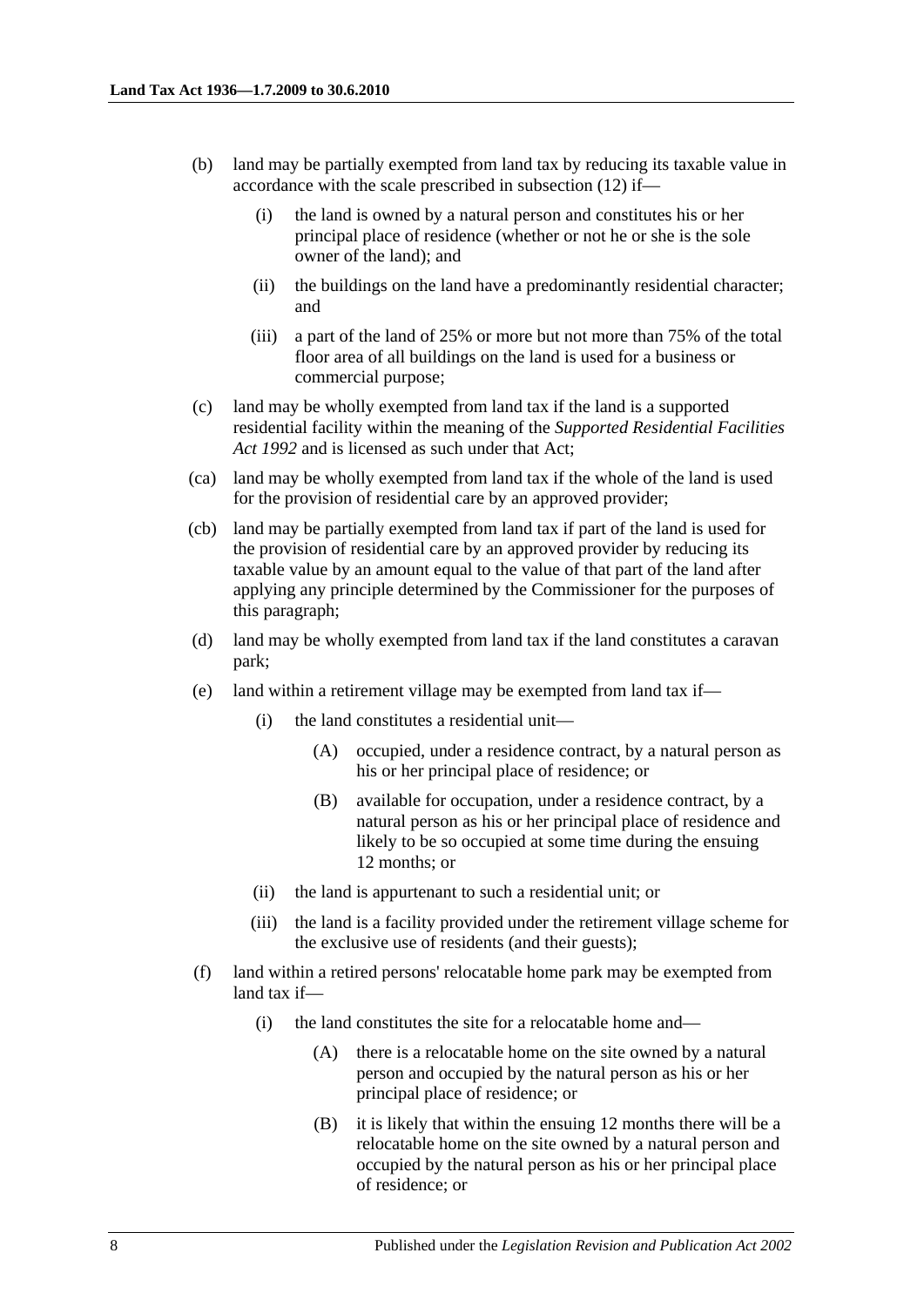- (ii) the land is appurtenant to such a site; or
- (iii) the land is a facility provided by the owner of the land for the exclusive use of residents (and their guests);
- (g) land used for primary production that is situated within a defined rural area may be wholly exempted from land tax if—
	- (i) the sole owner is a natural person who is engaged on a substantially full-time basis (either on his or her own behalf or as an employee) in a relevant business; or
	- (ii) the land is owned jointly or in common by 2 or more natural persons at least 1 of whom is engaged on a substantially full-time basis (either on his or her own behalf or as an employee) in a relevant business and any other owner who is not so engaged is a relative of an owner so engaged; or
	- (iii) the land is owned solely, jointly or in common by a retired person and the following conditions are satisfied:
		- (A) the retired person was, prior to his or her retirement, engaged on a substantially full-time basis (either on his or her own behalf or as an employee) in a relevant business: and
		- (B) the co-owner or co-owners of the land (if any) are relatives of the retired person; and
		- (C) a close relative of the retired person is currently engaged on a substantially full-time basis (either on his or her own behalf or as an employee) in a relevant business; or
	- (iv) the land is owned solely or by tenancy in common by the executor of the will, or the administrator of the estate, of a deceased person and the following conditions are satisfied:
		- (A) the deceased person was, prior to his or her death, engaged on a substantially full-time basis (either on his or her own behalf or as an employee) in a relevant business; and
		- (B) the co-owner or co-owners of the land (if any) are relatives of the deceased person; and
		- (C) a close relative of the deceased person is currently engaged on a substantially full-time basis (either on his or her own behalf or as an employee) in a relevant business; or
	- (v) the land is owned by a company, or by 2 or more companies, or by a company or companies and 1 or more natural persons, and the main business of each owner is a relevant business; or
	- (vi) the land is owned by a company and 1 of the following conditions is satisfied:
		- (A) a natural person owns a majority of the issued shares of the company and is engaged on a substantially full-time basis (either on his or her own behalf or as an employee) in a relevant business;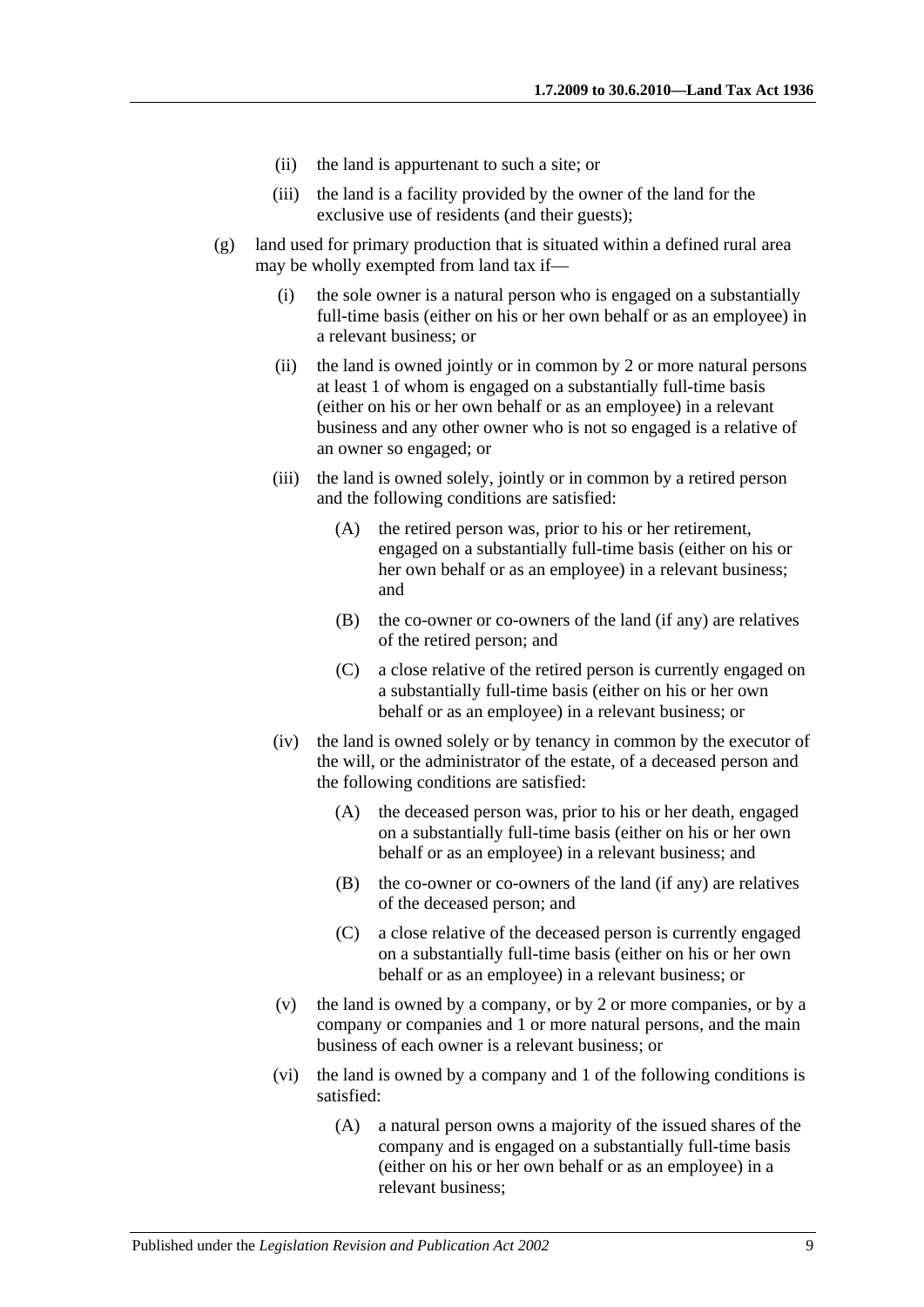- (B) 2 or more natural persons own in aggregate a majority of the issued shares of the company and each of them is engaged on a substantially full-time basis (either on his or her own behalf or as an employee) in a relevant business;
- (C) 2 or more natural persons who are relatives own in aggregate a majority of the issued shares of the company and at least 1 of them is engaged on a substantially full-time basis (either on his or her own behalf or as an employee) in a relevant business.
- (11) The regulations may, however, prescribe additional criteria that must be satisfied if land is to be eligible to be exempted wholly or partially from land tax under [subsection](#page-6-2)  $(10)$ .
- <span id="page-9-0"></span>(12) The scale for partial exemption from land tax under [subsection](#page-7-0)  $(10)(b)$  is as follows:

| Area used for business or commercial purpose expressed as a<br>percentage of the total floor area of all buildings on the land | Percentage reduction in<br>taxable value of land |
|--------------------------------------------------------------------------------------------------------------------------------|--------------------------------------------------|
| More than 75%                                                                                                                  | Nil                                              |
| 75%                                                                                                                            | 25%                                              |
| 70\% or more but less than 75\%                                                                                                | 30%                                              |
| 65% or more but less than 70%                                                                                                  | 35%                                              |
| 60% or more but less than 65%                                                                                                  | 40%                                              |
| 55% or more but less than 60%                                                                                                  | 45%                                              |
| 50% or more but less than 55%                                                                                                  | 50%                                              |
| 45% or more but less than 50%                                                                                                  | 55%                                              |
| 40% or more but less than 45%                                                                                                  | 60%                                              |
| 35% or more but less than 40%                                                                                                  | 65%                                              |
| 30% or more but less than 35%                                                                                                  | 70%                                              |
| 25% or more but less than 30%                                                                                                  | 75%                                              |
| (less than $25\%$ )                                                                                                            | $(100\%)$                                        |

(13) In this section—

*approved provider* has the same meaning as in the *Aged Care Act 1997* of the Commonwealth;

*close personal relationship* means the relationship between 2 adult persons (whether or not related by family and irrespective of their gender) who live together as a couple on a genuine domestic basis, but does not include—

- (a) the relationship between a legally married couple; or
- (b) a relationship where 1 of the persons provides the other with domestic support or personal care (or both) for fee or reward, or on behalf of some other person or an organisation of whatever kind;

**Note—**

Two persons may live together as a couple on a genuine domestic basis whether or not a sexual relationship exists, or has ever existed, between them.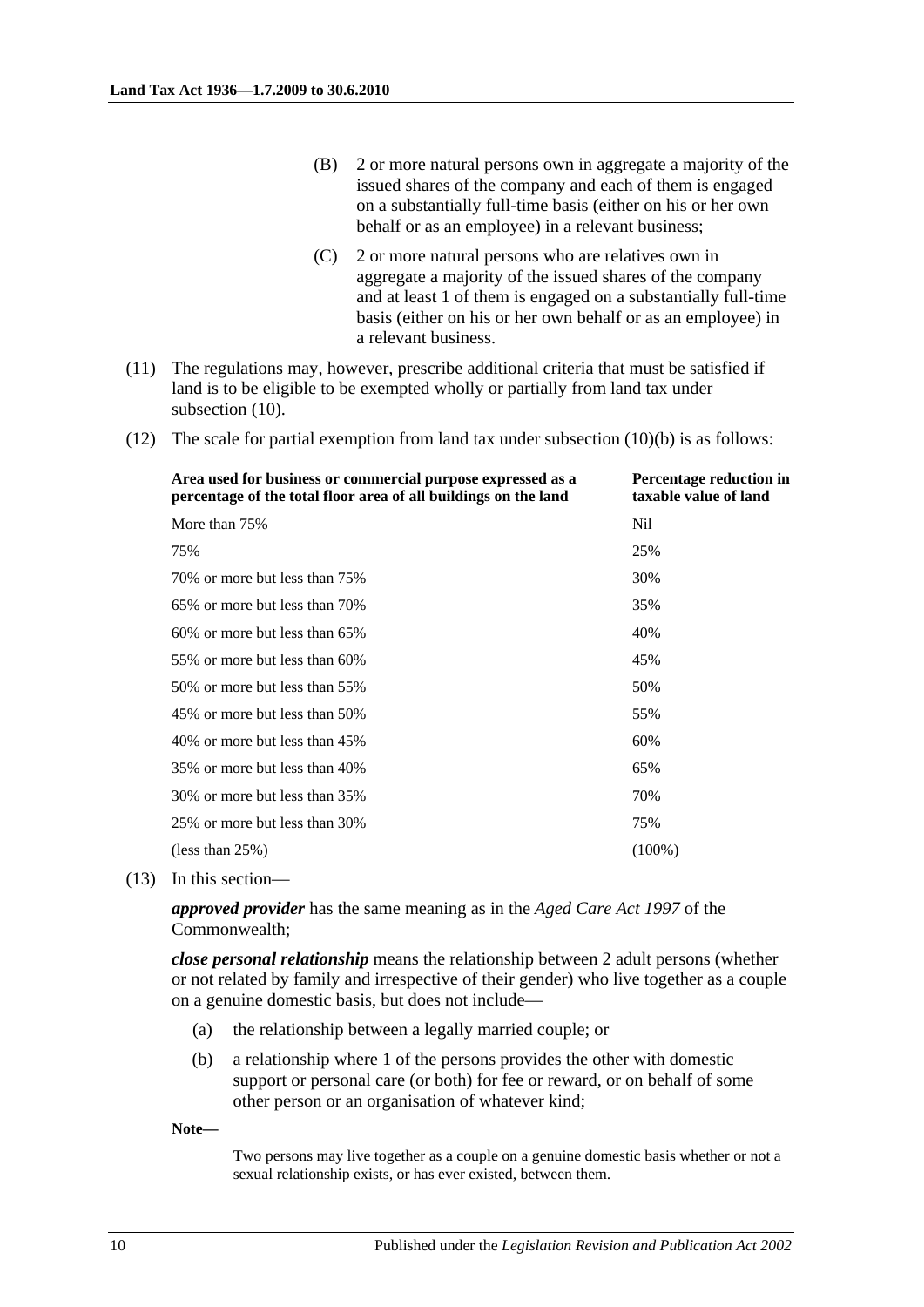*close relative*—a person is a close relative of another if—

- (a) they are spouses or domestic partners; or
- (b) one is a parent or child of the other; or
- (c) one is a brother or sister of the other;

*domestic partner*—a person is the domestic partner of a person if he or she lives with the person in a close personal relationship;

*relative*—a person is a relative of another if—

- (a) they are spouses or domestic partners; or
- (b) one is an ascendant or descendant of the other, or of the other's spouse or domestic partner; or
- (c) one is a brother or sister of the other or a brother or sister of the other's spouse or domestic partner; or
- (d) one is an ascendant or descendant of a brother or sister of the other or of the other's spouse or domestic partner;

*relevant business*—a business is a relevant business in relation to land used for primary production that is situated within a defined rural area if—

- (a) the business is a business of primary production of the type for which the land is used or a business of processing or marketing primary produce; and
- (b) the land or produce of the land is used to a significant extent for the purposes of that business;

*relocatable home* means a residence that is capable of being moved (in 1 or more sections) from site to site but does not include a caravan, motor home or other moveable structure that can be registered under the *[Motor Vehicles Act](http://www.legislation.sa.gov.au/index.aspx?action=legref&type=act&legtitle=Motor%20Vehicles%20Act%201959) 1959*;

*residential care* has the same meaning as in the *Aged Care Act 1997* of the Commonwealth;

*retired persons' relocatable home park* means land comprising home sites—

- (a) that are used (or to be used) for the purpose of establishing 2 or more relocatable homes; and
- (b) over which rights of occupation for that purpose are granted, by lease or licence, predominantly to persons who are over the age of 55 years and have retired from full-time employment;

*spouse*—a person is the spouse of another if they are legally married.

#### <span id="page-10-1"></span><span id="page-10-0"></span>**5A—Waiver or refund of land tax for residential land in certain cases**

- (1) The Commissioner may, on application under this section, grant—
	- (a) a waiver or refund of land tax paid or payable by the applicant on land for a particular financial year; or
	- (b) a refund of an amount paid by the applicant as a purchaser of land to the vendor of the land as an adjustment of land tax paid or payable on the land for the financial year in which settlement takes place (an *amount representing land tax*),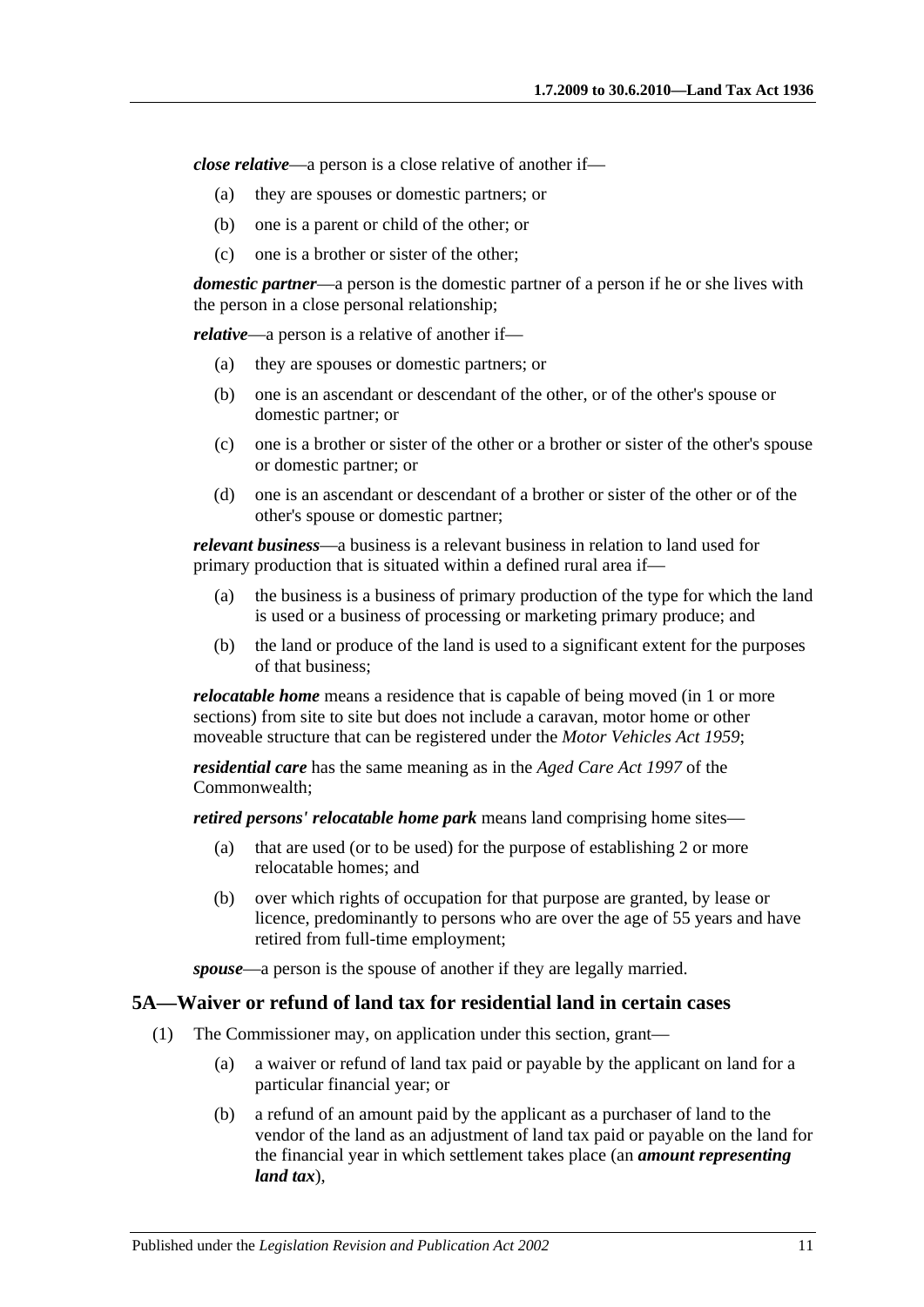if the following criteria are satisfied:

- (c) the land became the applicant's principal place of residence during the course of the financial year; and
- (d) proper grounds for exempting the land from land tax under [section](#page-5-0) 5 came into existence when the land became the applicant's principal place of residence; and
- (e) the applicant must have divested himself or herself, before the end of the financial year, of any other land in respect of which the applicant has had the benefit of a relevant concession for the financial year; and
- (f) unless the Commissioner allows otherwise in a particular case, no rent or other consideration has been paid or is payable for occupation, during the financial year, of the land or any other land in respect of which the applicant has had the benefit of a relevant concession for the financial year, while the applicant owned both the land and other such land; and
- (g) the criteria for the time being determined by regulation.
- (2) For the purposes of [subsection](#page-10-1) (1), an applicant has had the benefit of a relevant concession in respect of land for a financial year if the applicant has, for the financial year—
	- (a) had the benefit of an exemption from land tax under [section](#page-5-0) 5 in respect of the land as the applicant's principal place of residence; or
	- (b) had the benefit of a waiver or refund of land tax, or an amount representing land tax, under this section in respect of the land.
- (3) The amount of the waiver or refund is to be determined as follows:
	- (a) in the case of a waiver or refund of land tax—the amount of the waiver or refund is the amount by which the assessment of the taxpayer would have been reduced if the land had been exempt from land tax under [section](#page-5-0) 5;
	- (b) in the case of a refund of an amount representing land tax paid by a purchaser of the land, the amount of the refund is—
		- (i) the actual amount paid to the vendor by the purchaser as an adjustment of land tax; or
		- (ii) a proportion of the land tax that would be payable on the land for the financial year concerned if the taxpayer owned only that land, being the proportion that the number of days from the date of settlement to the end of that financial year bears to 365,

whichever is the lesser.

- (4) An application for a waiver or refund of land tax or an amount representing land tax under this section—
	- (a) will be taken to be an application for a refund of land tax for the purposes of the *[Taxation Administration Act](http://www.legislation.sa.gov.au/index.aspx?action=legref&type=act&legtitle=Taxation%20Administration%20Act%201996) 1996*; and
	- (b) must be accompanied by evidence supporting the application as required by the Commissioner; and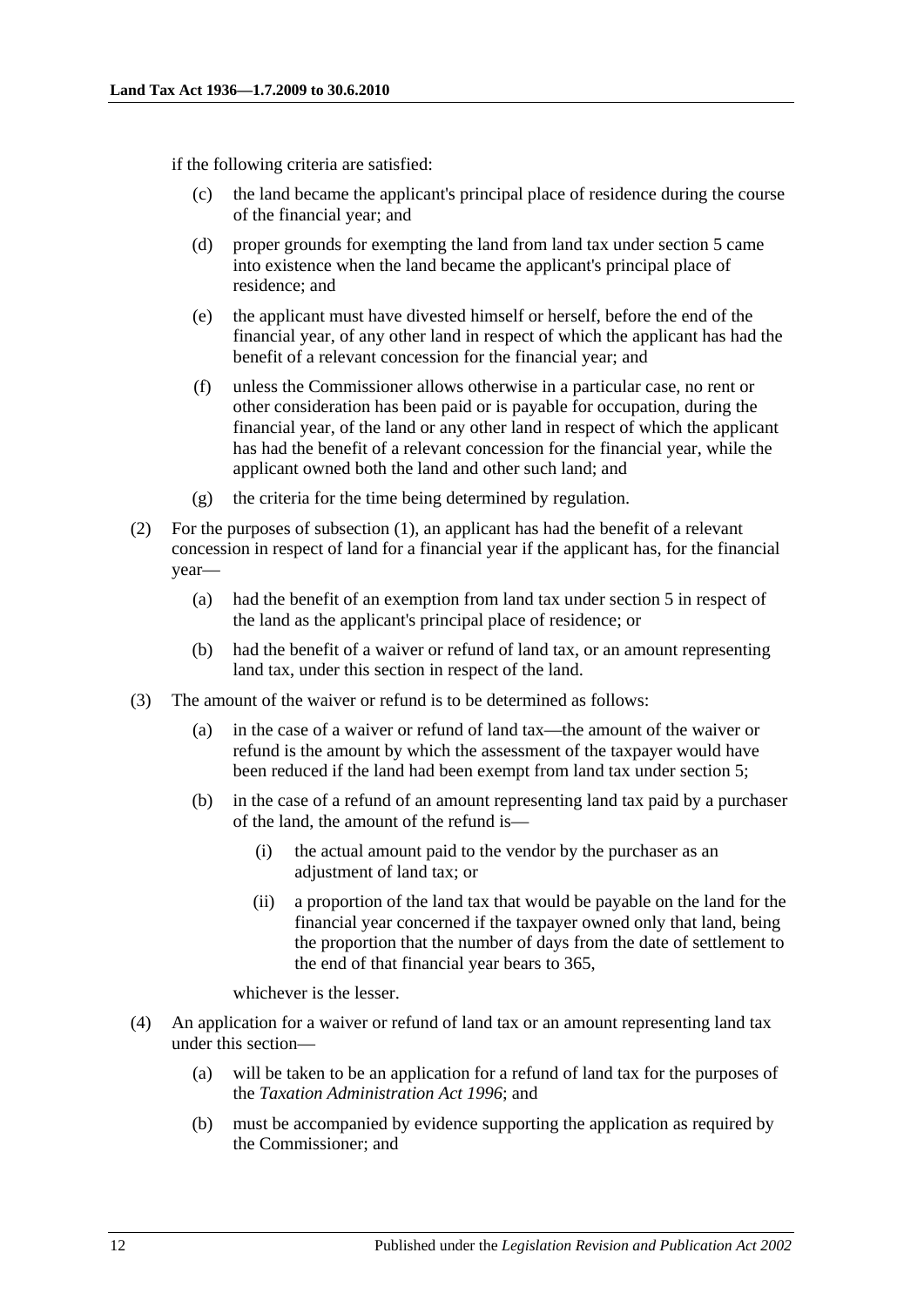- (c) must be made on or before 30 September following the end of the financial year in respect of which the waiver or refund is sought.
- (5) A person must not make a false or misleading statement or representation in an application made, or purporting to be made, under this section. Maximum penalty: \$10 000.
- (6) If the Commissioner—
	- (a) has made a determination that land tax, or an amount representing land tax, in respect of land for a financial year be waived or refunded under this section; and
	- (b) subsequently determines that proper grounds for the determination did not exist,

the Commissioner may revoke the earlier determination and, in that event, the amount waived or refunded becomes payable as land tax in respect of the land for the financial year by the person who had the benefit of the waiver or refund.

(7) This section applies in relation to land tax for a financial year commencing on or after 1 July 2001.

#### <span id="page-12-0"></span>**6—Assessment of tax against land divided by a community or strata plan**

- (1) Where land is divided by a primary, secondary or tertiary plan of community division under the *[Community Titles Act](http://www.legislation.sa.gov.au/index.aspx?action=legref&type=act&legtitle=Community%20Titles%20Act%201996) 1996*—
	- (a) in the case of the division of land by a primary plan—land tax will be assessed against the primary lots that are not divided by a secondary plan and against a development lot or lots (if any);
	- (b) in the case of the division of land by a secondary plan—land tax will be assessed against the secondary lots that are not divided by a tertiary plan and against the development lot or lots (if any);
	- (c) in the case of the division of land by a tertiary plan—land tax will be assessed against the tertiary lots and a development lot or lots (if any).
- <span id="page-12-2"></span><span id="page-12-1"></span>(2) Where land is divided by a primary, secondary or tertiary plan of community division under the *[Community Titles](http://www.legislation.sa.gov.au/index.aspx?action=legref&type=act&legtitle=Community%20Titles%20Act%201996) Act 1996*—
	- (a) in the case of the division of land by a primary plan—where the use of the common property or part of it is, in the opinion of the Valuer-General reasonably incidental to the use of one or more of the primary lots, land tax will not be levied against the common property, or that part of it, but the interest in the common property, or that part of it, that attaches to each primary lot will be regarded for the purposes of valuation as part of the lot;
	- (b) in the case of the division of land by a secondary plan—where the use of the common property or part of it is, in the opinion of the Valuer-General reasonably incidental to the use of one or more of the secondary lots, land tax will not be levied against the common property, or that part of it, but the interest in the common property, or that part of it, (and in the common property of the primary scheme referred to in [paragraph](#page-12-1) (a) (if any)) that attaches to each secondary lot will be regarded for the purposes of valuation as part of the lot;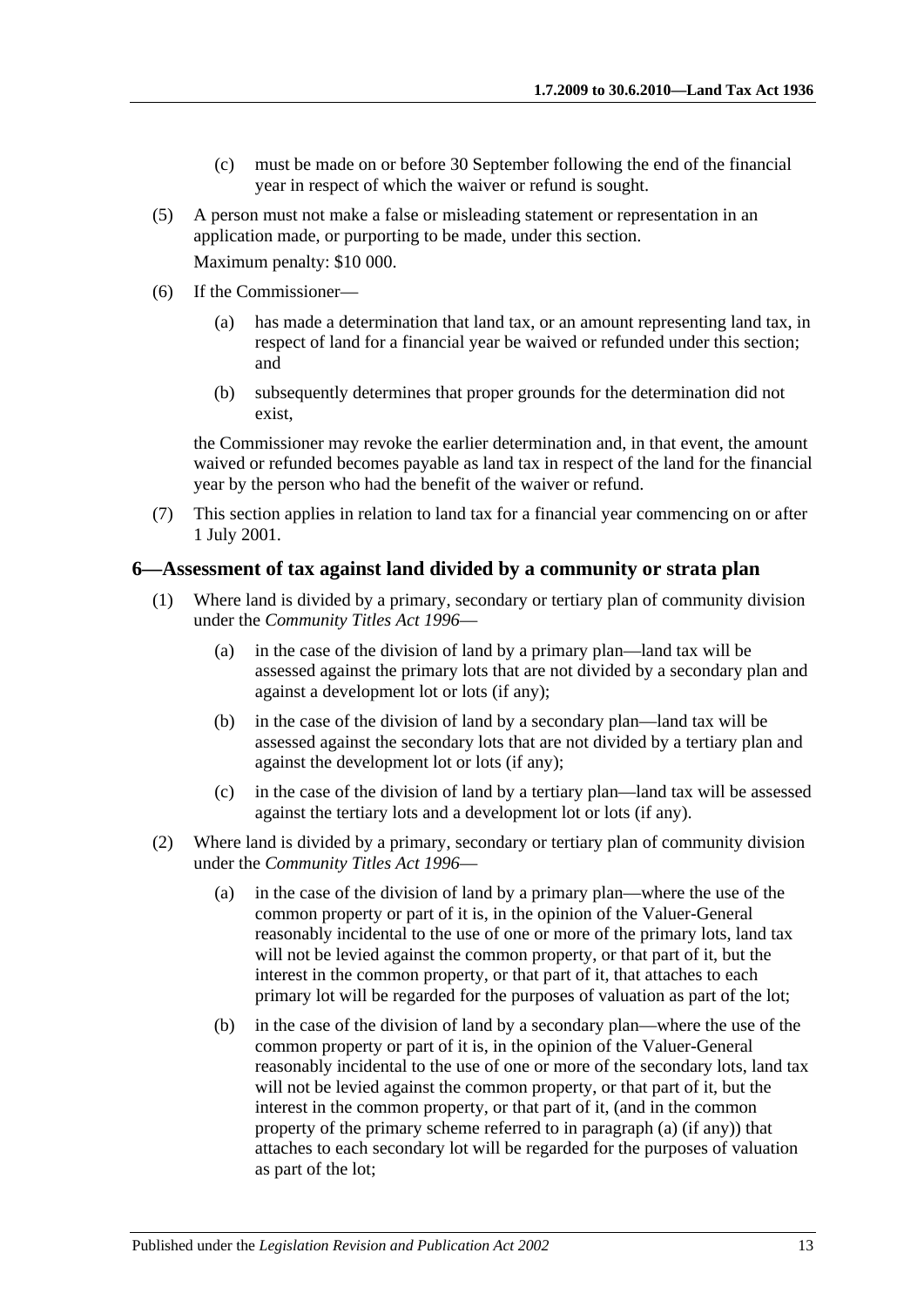- (c) in the case of the division of land by a tertiary plan—where the use of the common property or part of it is, in the opinion of the Valuer-General reasonably incidental to the use of one or more of the tertiary lots, land tax will not be levied against the common property, or that part of it, but the interest in the common property, or that part of it, (and in the common property of the primary and secondary schemes referred to in [paragraphs](#page-12-1) (a) and [\(b\)](#page-12-2) (if any)) that attaches to each tertiary lot will be regarded for the purposes of valuation as part of the lot.
- (3) Where land is divided by a primary, secondary or tertiary plan of community division under the *[Community Titles Act](http://www.legislation.sa.gov.au/index.aspx?action=legref&type=act&legtitle=Community%20Titles%20Act%201996) 1996* and the use of the common property or any part of it is not, in the opinion of the Valuer-General reasonably incidental to the use of any of the community lots, land tax will be levied against the common property or that part of it and the relevant community corporation is liable for the tax as though it were the owner of the common property.
- (4) Where land is divided by a strata plan under the *[Strata Titles Act](http://www.legislation.sa.gov.au/index.aspx?action=legref&type=act&legtitle=Strata%20Titles%20Act%201988) 1988*, land tax will be assessed against the strata units but not against the common property.

#### <span id="page-13-0"></span>**7—Taxable value of land**

- (1) Subject to this Act, the site value of land is its taxable value.
- <span id="page-13-3"></span>(2) Land tax in respect of a particular financial year is calculated on the basis of determinations of site value in force under the *[Valuation of Land Act](http://www.legislation.sa.gov.au/index.aspx?action=legref&type=act&legtitle=Valuation%20of%20Land%20Act%201971) 1971* as at midnight on 30 June immediately preceding the commencement of that financial year (whether the determination is actually made before, on or after that date).
- (3) Where a determination of site value as in force at the date referred to in [subsection](#page-13-3) (2) is corrected or amended under the *[Valuation of Land Act](http://www.legislation.sa.gov.au/index.aspx?action=legref&type=act&legtitle=Valuation%20of%20Land%20Act%201971) 1971* (whether in pursuance of an objection, review or appeal or otherwise), the determination of site value, as corrected or amended, must be used for the calculation of land tax.

#### <span id="page-13-1"></span>**8—Scale of land tax**

(1) Land tax is calculated on the basis of the taxable value of the land in accordance with the following table:

| \$0.30 for every \$100 or fractional part of \$100                                                  |
|-----------------------------------------------------------------------------------------------------|
| \$720 plus \$0.70 for every \$100 or fractional part                                                |
| \$2 120 plus \$1.65 for every \$100 or fractional                                                   |
| Exceeding \$750 000 but not exceeding \$1 million \$5 420 plus \$2.40 for every \$100 or fractional |
| \$11,420 plus \$3.70 for every \$100 or fractional                                                  |
|                                                                                                     |

<span id="page-13-2"></span>(2) Except as otherwise provided by this Act, land tax is calculated on the basis of the aggregate taxable value of all land owned by the taxpayer.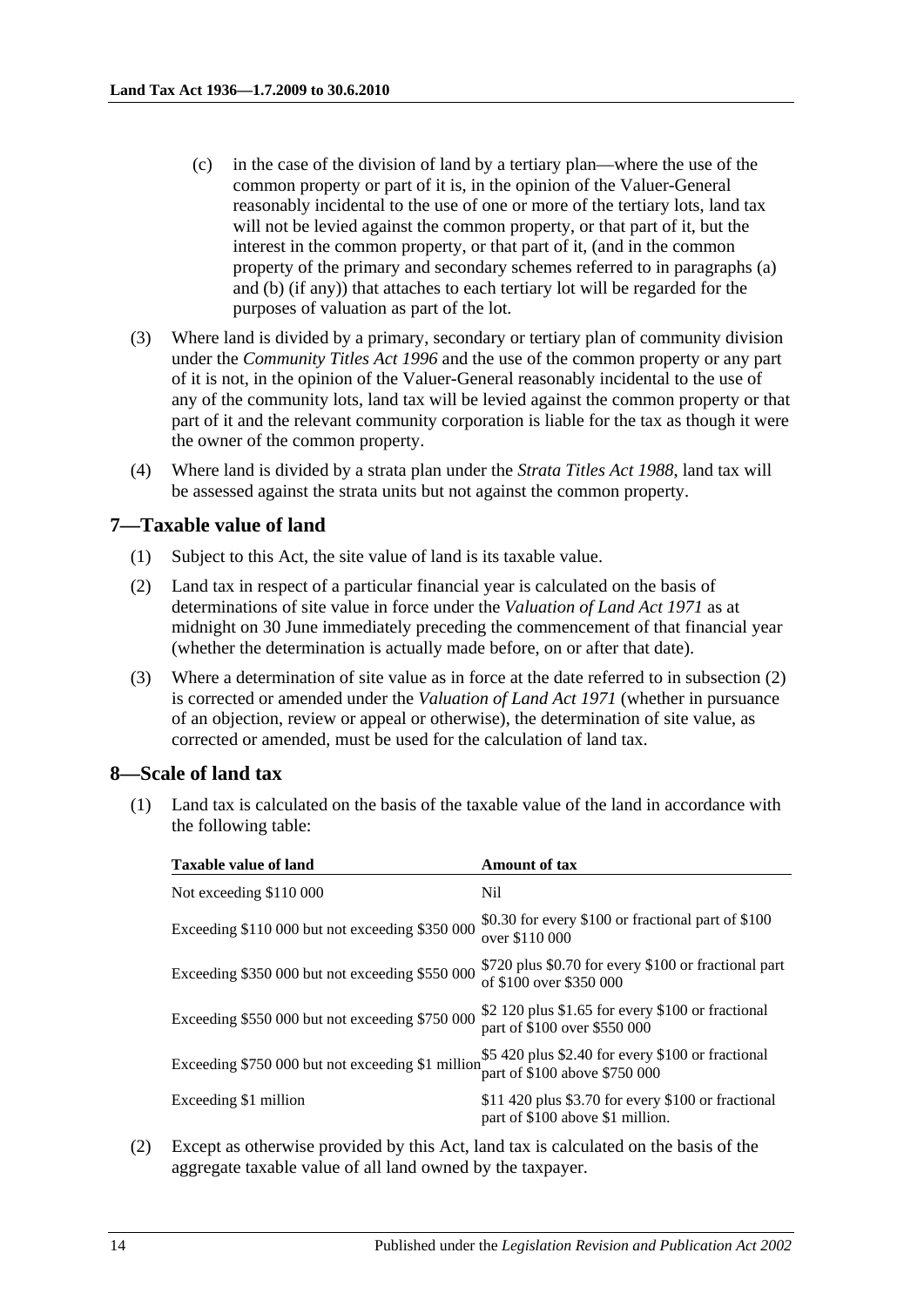(3) Where a taxpayer is liable to pay land tax in respect of land included in more than one land tax assessment, the land tax is (subject to any additional levy that affects portion only of that land) apportioned to and chargeable on the land included in the various assessments in the proportions that the taxable value of the land included in each separate assessment bears to the aggregate taxable value of all the land.

#### <span id="page-14-0"></span>**9—Defined rural areas**

The Governor may, by proclamation—

- (a) declare any part of the State to be a defined rural area for the purposes of this Act; or
- (b) vary or revoke any such declaration.

#### <span id="page-14-5"></span><span id="page-14-1"></span>**10—Defined shack-site areas**

- (1) The Governor may, by proclamation—
	- (a) declare any part of the State to be a defined shack-site area for the purposes of this Act; or
	- (b) vary or revoke any such declaration.
- (2) A proclamation under [subsection](#page-14-5) (1) is effective from a day (which may be antecedent or subsequent to the day on which it is made) determined by the Governor.

#### <span id="page-14-2"></span>**11—Minimum tax**

Where the total amount of land tax payable by any taxpayer in respect of any year would, apart from this section, be less than \$20, no land tax is payable.

#### <span id="page-14-7"></span><span id="page-14-3"></span>**12—Tax in cases where there are two or more owners**

- (1) Subject to [subsection](#page-14-6) (2), where two or more persons are the owners of land, the same amount of land tax is payable in respect of that land as if only one person were the owner.
- <span id="page-14-6"></span>(2) [Subsection](#page-14-7) (1) does not affect the operation of any provisions of this Act under which the value of land is aggregated, for the purpose of the assessment of tax, with the value of other land.

#### <span id="page-14-8"></span><span id="page-14-4"></span>**13—Cases of multiple ownership and aggregation of value**

- (1) If two or more persons are owners of the same land but not all in the same capacity<sup>1</sup>, the Commissioner may treat all who are owners of the land in one particular capacity (to be decided by the Commissioner) as—
	- (a) the sole owner or owners of the land; and
	- (b) the sole taxpayer or taxpayers for the land.
- (2) If the Commissioner treats a person or persons as the sole owner or owners of land under [subsection](#page-14-8) (1), the aggregation principle applies as if that person or those persons were the sole owner or owners of the land.
- (3) The aggregation principle is subject to the following qualifications:
	- (a) if two or more persons are the taxpayers for the same land, the taxable value of the land will not be aggregated with the taxable value of—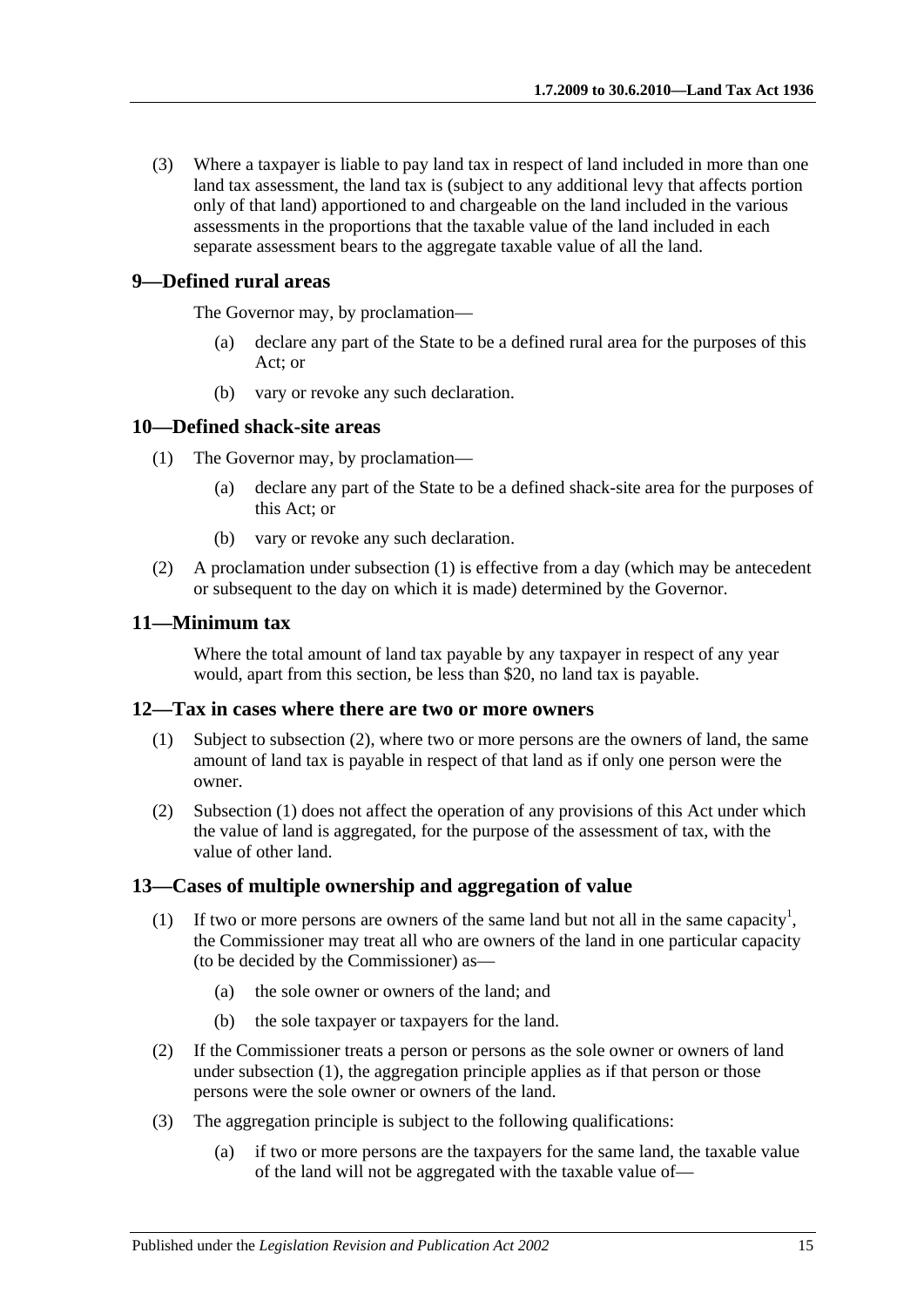- (i) other land for which one or more, but not all, of those persons is or are the taxpayer or taxpayers; or
- (ii) other land for which one or more of those persons and some other person are the taxpayers;
- <span id="page-15-2"></span>(b) subject to [subsection](#page-15-1) (3a), if land is held on trust (other than a trust arising because of a contract to purchase or acquire an estate or interest in the land), notice of the trust is given as required by regulation, and the trustee is the taxpayer for the land, the taxable value of the land will not be aggregated with the taxable value of other land owned by the same taxpayer unless the other land is held in trust for the same beneficiary.
- <span id="page-15-1"></span>(3a) If two or more portions of land comprising the whole or a part of a certificate of title are held on trust for two or more beneficiaries, the qualification to the aggregation principle under [subsection](#page-15-2) (3)(b) does not apply and the Commissioner may treat all the land comprising the certificate of title as the one piece of land.
- (4) If two or more trustees own land separately, but subject to the same trust, the Commissioner may treat any one of the trustees as the owner or owners of all the land subject to the trust.
- <span id="page-15-3"></span>(5) For the purposes of this section, the various capacities in which a person may be the owner of land are as follows:
	- (a) as legal owner;
	- (b) as equitable owner;
	- (c) as prospective owner (ie a person who has entered into a contract to purchase or acquire an estate or interest in the land);
	- (d) as lessee under a perpetual lease or a shack-site lease;
	- (e) if the land is in a defined shack-site area—as occupier.
- (6) This section applies subject to the operation of [section](#page-15-0) 13A.

#### **Note—**

1 See [subsection](#page-15-3) (5).

#### <span id="page-15-0"></span>**13A—Commissioner may determine that minor interest is to be disregarded**

(1) In this section—

*prescribed interest*—see [subsections](#page-15-4) (2) and [\(3\);](#page-16-0)

*prescribed land* means land where 2 or more persons are the owners of the land;

*transaction* includes any form of conveyance, transfer, contract, agreement or arrangement (whether or not in writing).

<span id="page-15-4"></span>(2) If a person's interest in prescribed land is 5% or less, [subsection](#page-16-1) (5) will apply in relation to the interest (a *prescribed interest*) unless the Commissioner, on the application of a person who, as an owner of the prescribed land, has an interest exceeding 5% in the land, is satisfied that there is no doubt that the interest was created solely for a purpose, or entirely for purposes, unrelated to reducing the amount of land tax payable in respect of the land, or any other piece of land.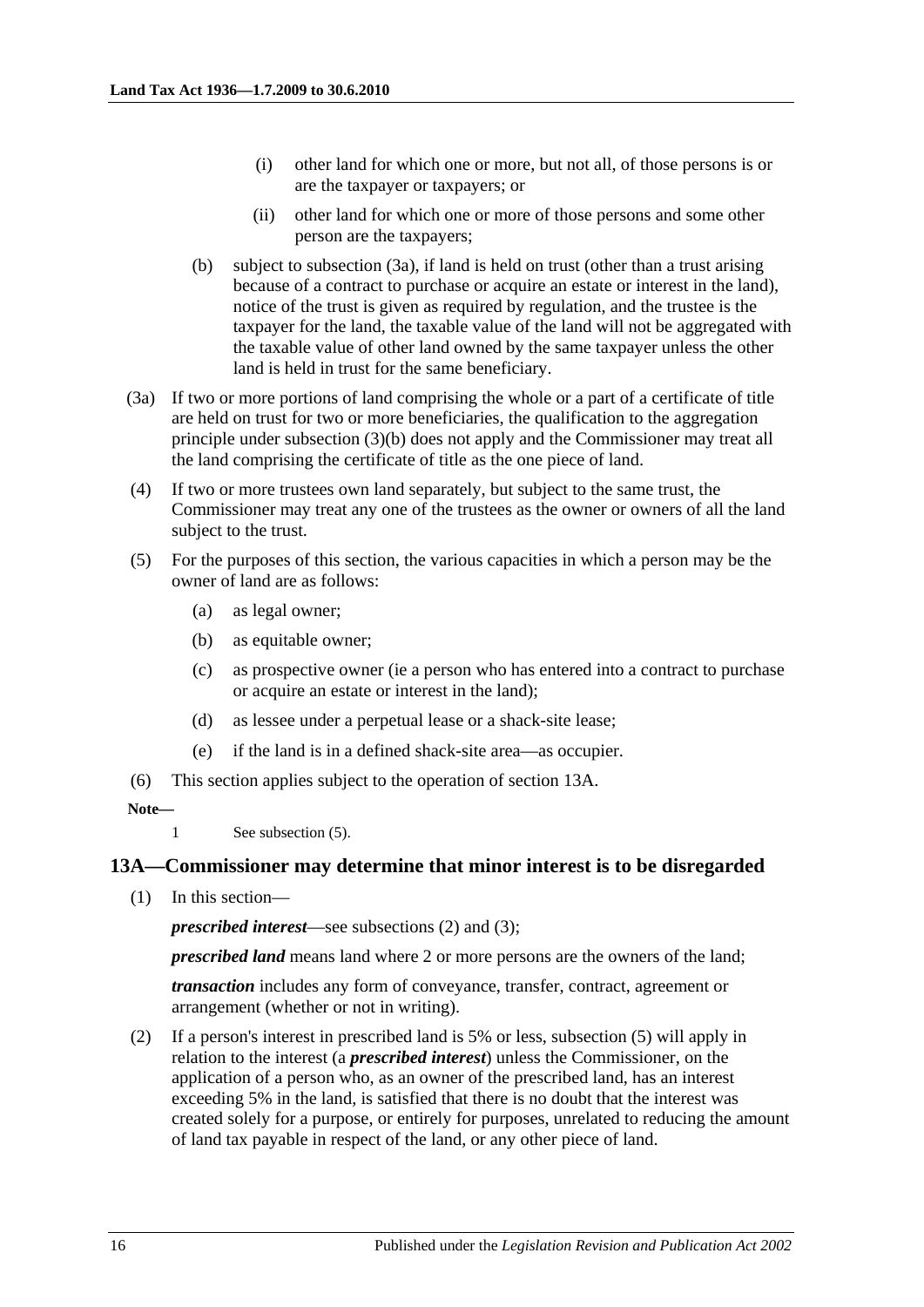- <span id="page-16-0"></span>(3) If a person's interest in prescribed land exceeds 5% but is less than 50%, [subsection](#page-16-1) (5) will apply in relation to the interest (a *prescribed interest*) if the Commissioner forms the opinion that the purpose, or 1 of the purposes, for the creation of the interest was to reduce the amount of land tax payable in respect of the land, or any other piece of land.
- (4) For the purposes of [subsections](#page-15-4) (2) and [\(3\),](#page-16-0) the Commissioner may have regard to—
	- (a) the nature of any relationships between the owners of the land, or between the owners of 2 or more pieces of land; and
	- (b) the lack of consideration, or the amount, value or source of the consideration, provided in association with the creation of the interest; and
	- (c) the form and substance of any transaction associated with the creation or operation of the interest, including the legal and economic obligations of the parties and the economic and commercial substance of any such transaction; and
	- (d) the way in which any transaction associated with the creation or operation of the interest was entered into or carried out; and
	- (e) any other matter the Commissioner considers relevant.
- <span id="page-16-1"></span>(5) If this subsection applies in relation to a prescribed interest under this section—
	- (a) the person holding the prescribed interest is to be taken not to be an owner of the land for the purposes of this Act; and
	- (b) the land tax payable in respect of the land is to be assessed, and is payable, as if the land were wholly owned by the owner or owners of the land who do not hold the prescribed interest (or, if relevant, any such prescribed interest).
- (6) However, a preceding subsection will not apply for the purposes of the other provisions of this Act if the effect is to decrease the amount of land tax payable in respect of any land.
- (7) If the Commissioner decides to reject an application of an owner of land under [subsection](#page-15-4) (2), the Commissioner must give notice of the decision to the owner—
	- (a) stating the decision; and
	- (b) stating the grounds on which the decision is based.
- (8) If the Commissioner forms an opinion under [subsection](#page-16-0) (3) so as to give rise to the application of [subsection](#page-16-1) (5), the Commissioner must give notice of the operation of [subsection](#page-16-1) (5) to each owner of the land—
	- (a) stating the fact that the opinion has been formed, and setting out its effect under this section; and
	- (b) stating the grounds on which the opinion is based.
- (9) For the purposes of this section—
	- (a) a reference to an interest in land is a reference to the estate, interest, right, benefit or fact of occupation that makes a person an owner of land under this Act; and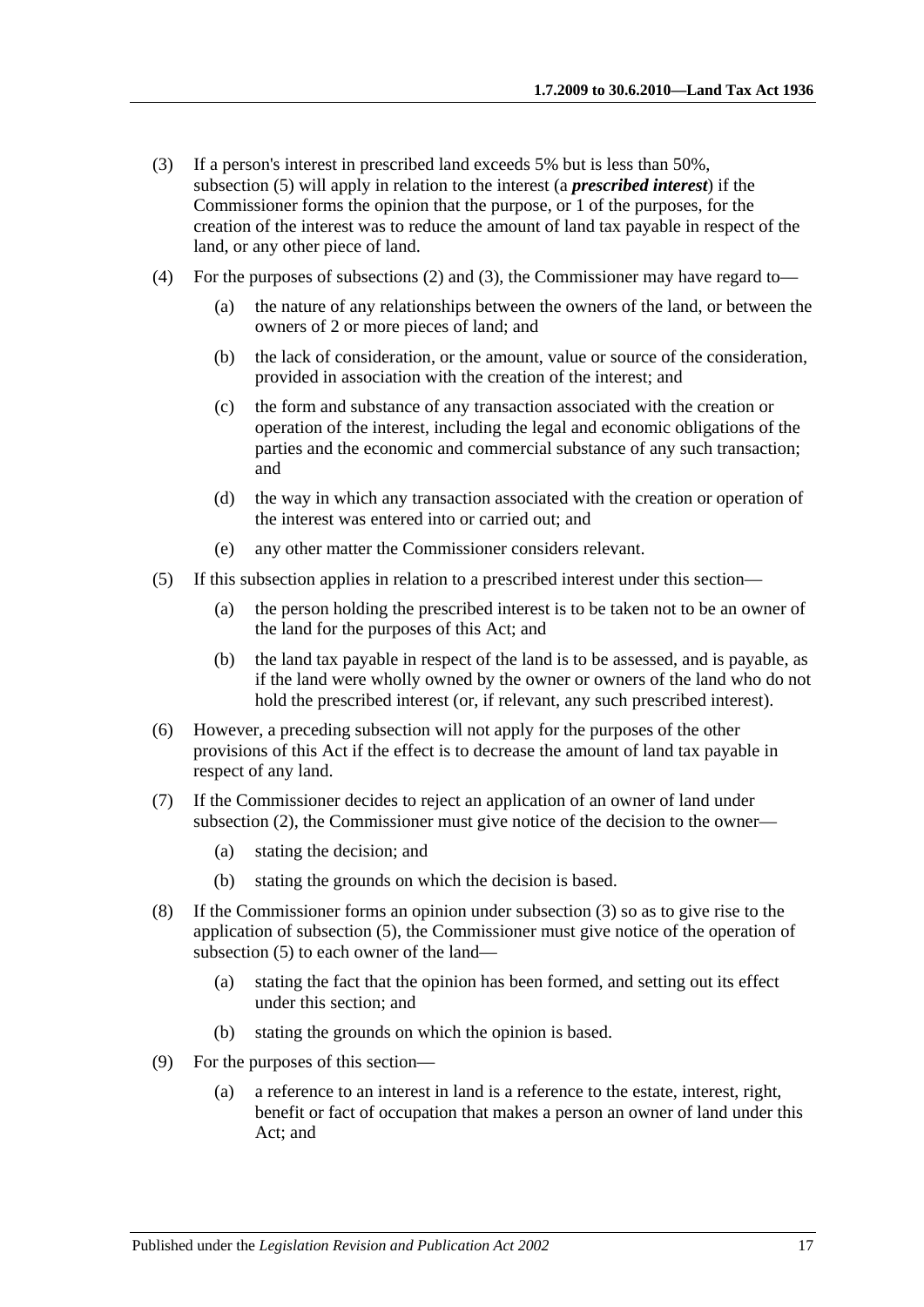(b) an interest may be or become subject to the operation of this section no matter when it was created, including in a case where the interest was created before the commencement of this section.

#### <span id="page-17-0"></span>**14—Person liable to tax**

- (1) Subject to this Act, an owner of land is liable for tax in respect of that land.
- (2) In any proceedings relating to tax in respect of land, the person named in a valuation roll under the *[Valuation of Land Act](http://www.legislation.sa.gov.au/index.aspx?action=legref&type=act&legtitle=Valuation%20of%20Land%20Act%201971) 1971* as the owner of the land, being the valuation roll containing the site value required to be used in calculating the land tax in respect of the land, will be presumed, in the absence of proof to the contrary, to be the owner of the land liable to the tax.

#### <span id="page-17-1"></span>**15—Change of ownership**

- (1) Subject to this Act, no land and no person assessed for tax is relieved of a charge or liability for tax in respect of a particular financial year by reason of a change in the ownership of the land, or any other event, occurring after the commencement of the financial year.
- (2) The Commissioner may refuse to recognise any change in the ownership of any land until the amount of the tax in respect of the land has been paid.
- (3) The Commissioner may refuse to recognise any change in the ownership of any land where notice of that change of ownership has not been given as required by the regulations.
- (4) Where the Commissioner refuses to recognise a change in the ownership of any land, the person who is recognised by the Commissioner as the owner of the land remains the taxpayer in respect of the land.

#### <span id="page-17-2"></span>**16—Liability for tax to be joint and several**

Where there are two or more taxpayers in respect of the same land, they are jointly and severally liable to pay tax in respect of that land.

#### <span id="page-17-3"></span>**17—Distribution of burden**

- (1) The burden of the tax will be distributed between the taxpayers in the relative proportions of the value of their interests in the land taxed.
- (2) A taxpayer who has paid tax in respect of land is entitled to recover from every other taxpayer in respect of the same land a proper proportion of the amount paid.

#### <span id="page-17-4"></span>**18—Contracts etc to evade land tax**

- (1) Where a contract, agreement or arrangement entered into in writing or verbally (whether before or after the commencement of the *Land Tax Act Amendment Act 1977*) has or purports to have the purpose (whether as the main or a subsidiary purpose) of in any way directly or indirectly—
	- (a) altering the incidence of land tax; or
	- (b) relieving any person from liability to pay land tax, or reducing any such liability; or
	- (c) defeating, evading or avoiding any obligation or liability imposed by this Act,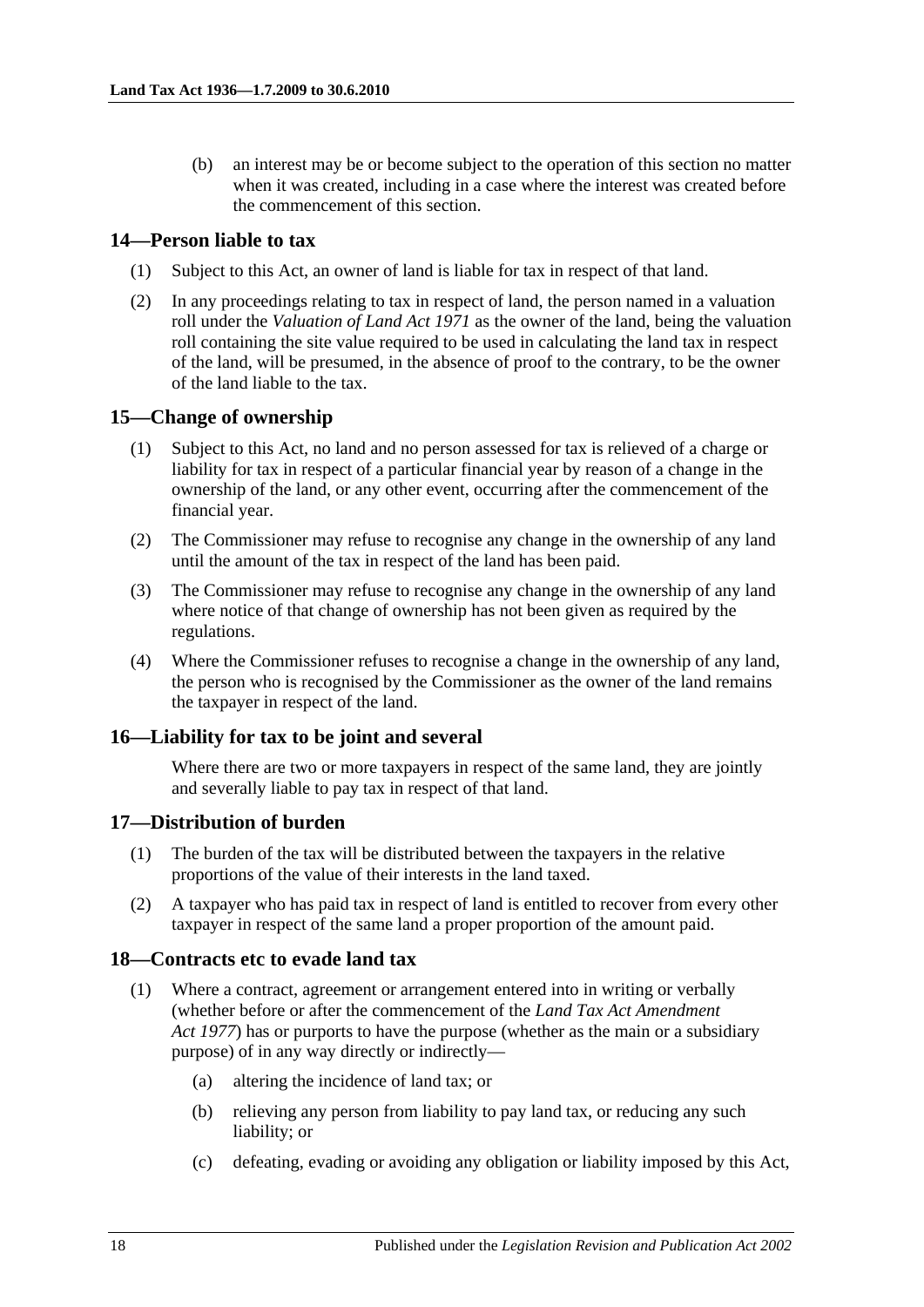the Commissioner may, by notice in writing given to the parties treat that contract, agreement or arrangement as void for the purposes of this Act.

(2) Where the Commissioner has, in pursuance of this section, treated a contract, agreement or arrangement as void for the purposes of this Act, it will be presumed, in any legal proceedings, in the absence of proof to the contrary, that the purpose of the contract, agreement or arrangement is such as would attract the operation of this section.

#### <span id="page-18-0"></span>**19—Time for payment of tax**

The amount specified in an assessment by the Commissioner as land tax payable in respect of land for a financial year must be paid to the Commissioner within 30 days after service of the assessment on the taxpayer, or, if there is more than one taxpayer liable to pay the tax in respect of the land, on any one of the taxpayers.

#### <span id="page-18-4"></span><span id="page-18-1"></span>**20—Power to let or sell land liable to tax**

- (1) If tax is in arrears for 6 months or more, the Commissioner may have a notice published in the Gazette—
	- (a) specifying the land in respect of which the tax is payable; and
	- (b) specifying the amount of the tax in arrears; and
	- (c) stating that if the tax is not paid within 3 months of the date of the notice the Commissioner will let the land, or apply to the Supreme Court for an order for sale of the land.
- (2) If at the expiration of 3 months from the date of a notice published under [subsection](#page-18-4) (1) any part of the tax remains in arrears the Commissioner may—
	- (a) let the land; or
	- (b) apply to the Supreme Court for an order for the sale of the land.
- <span id="page-18-6"></span><span id="page-18-5"></span>(3) The Supreme Court may, on an application under [subsection](#page-18-5)  $(2)(b)$ —
	- (a) make an order for the sale of the land; and
	- (b) give directions as to how the proceeds of sale are to be dealt with.
- (4) Subject to any directions of the Supreme Court under [subsection](#page-18-6) (3), where land is leased or sold in pursuance of this section the proceeds will be applied by the Commissioner towards the payment of the arrears of tax and the costs of proceeding under this section and any surplus must be paid to the person beneficially entitled to the land or, if the land has been sold, to the person who was beneficially entitled to the land prior to the sale.

#### <span id="page-18-2"></span>**21—Transfer of land in satisfaction of tax liability**

Where land is unencumbered except by a liability to pay tax, the Commissioner may, on behalf of the Crown, accept a transfer of an estate in fee simple in the land in satisfaction of the liability for tax.

#### <span id="page-18-3"></span>**22—Tax first charge on land**

(1) Subject to this Act, tax is, until payment, a first charge on the land in respect of which the tax is payable.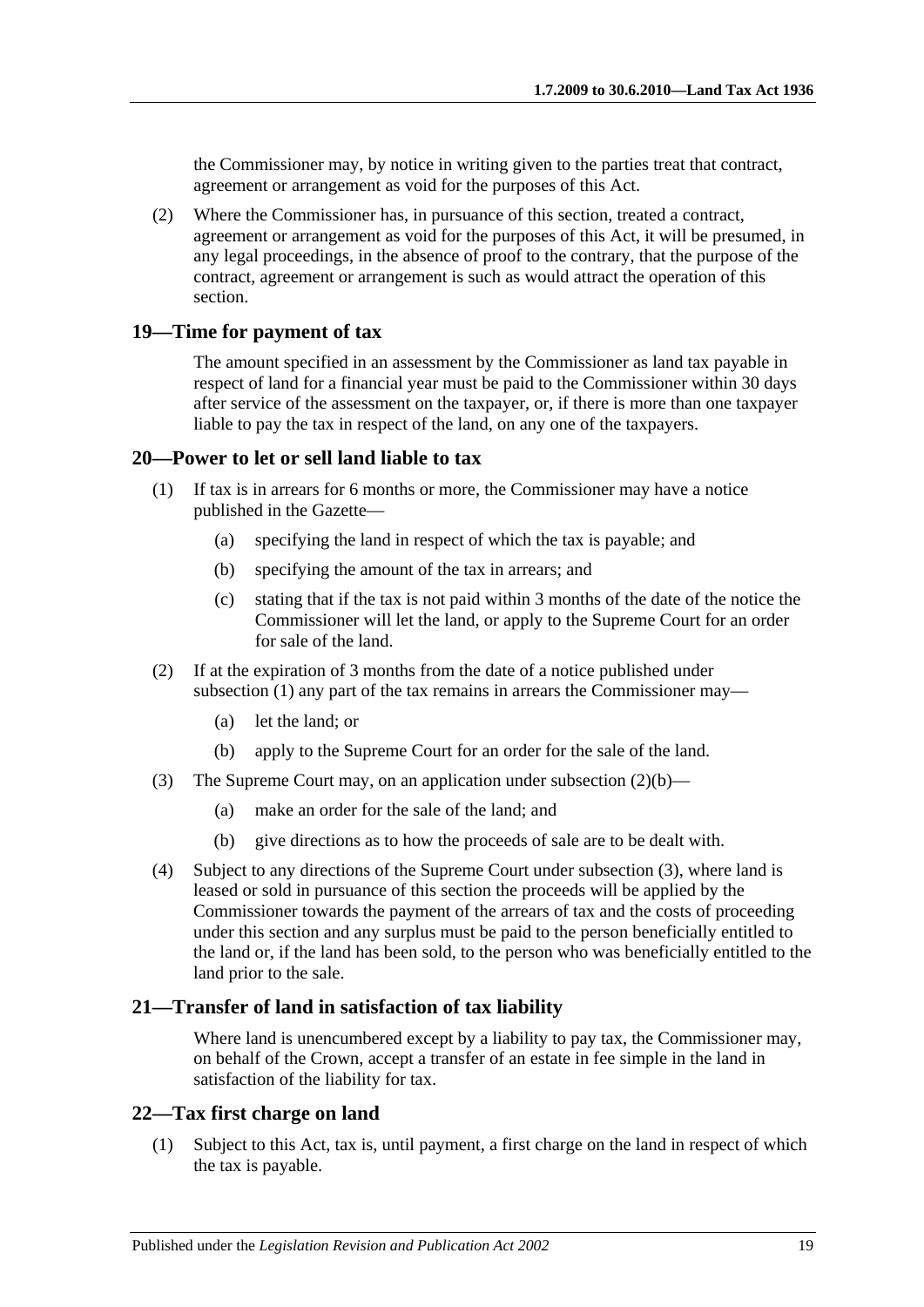(2) Where land tax is levied against the common property, or part of the common property, of a community scheme under the *[Community Titles Act](http://www.legislation.sa.gov.au/index.aspx?action=legref&type=act&legtitle=Community%20Titles%20Act%201996) 1996*, the tax is not a charge on the common property but is, instead, a first charge on each of the community lots of the community scheme.

#### <span id="page-19-4"></span><span id="page-19-0"></span>**23—Certificates in respect of liability to tax**

- (1) Upon application by the purchaser of any land, or the purchaser's agent, and payment of the prescribed fee, the Commissioner may issue a certificate showing the amount (if any) of tax that is, or will be, payable under this Act in respect of the land on a specified date (the *relevant date*).
- (2) Where the Commissioner is unable to calculate exactly the amount referred to in [subsection](#page-19-4) (1), the Commissioner may make an estimate of that amount.
- (3) Where the land in respect of which an application is made under this section is only part of the land included in a land tax assessment, the certificate referred to in [subsection](#page-19-4) (1) must relate to the whole of the land comprised in the assessment.
- (4) Where—
	- (a) the amount (if any) stated in a certificate given under this section is paid within a period specified in the certificate; or
	- (b) the certificate indicates that no amount is or will be payable,

the purchaser and the purchaser's successors in title are released from any liability to tax that accrued in respect of the land before the relevant date, and no such liability is or remains a charge upon the land after it becomes vested in the purchaser.

#### <span id="page-19-1"></span>**24—Alterations to valuations**

The right of the Commissioner to recover tax under this Act is not suspended or delayed by an objection, review or appeal in relation to a valuation under the *[Valuation of Land Act](http://www.legislation.sa.gov.au/index.aspx?action=legref&type=act&legtitle=Valuation%20of%20Land%20Act%201971) 1971* and the Commissioner may recover tax on the assumption that the valuation is correct, but if any alteration to a valuation affecting the amount of land tax payable in respect of any land is made under that Act (whether in consequence of an objection, review or appeal, or otherwise) the Commissioner must make a reassessment of the liability to land tax in respect of the land.

#### <span id="page-19-2"></span>**25—Service**

- (1) An assessment or other document to be served on a person for the purposes of this Act may be served on the person by affixing it conspicuously on any land to which the assessment or other document relates.
- (2) This section is in addition to and does not derogate from a provision of the *[Taxation](http://www.legislation.sa.gov.au/index.aspx?action=legref&type=act&legtitle=Taxation%20Administration%20Act%201996)  [Administration Act](http://www.legislation.sa.gov.au/index.aspx?action=legref&type=act&legtitle=Taxation%20Administration%20Act%201996) 1996* as to the service of documents.

#### <span id="page-19-3"></span>**26—Regulations**

- (1) The Governor may make regulations for the purposes of this Act.
- (2) Any such regulation may impose a fine not exceeding \$125 for breach of a regulation.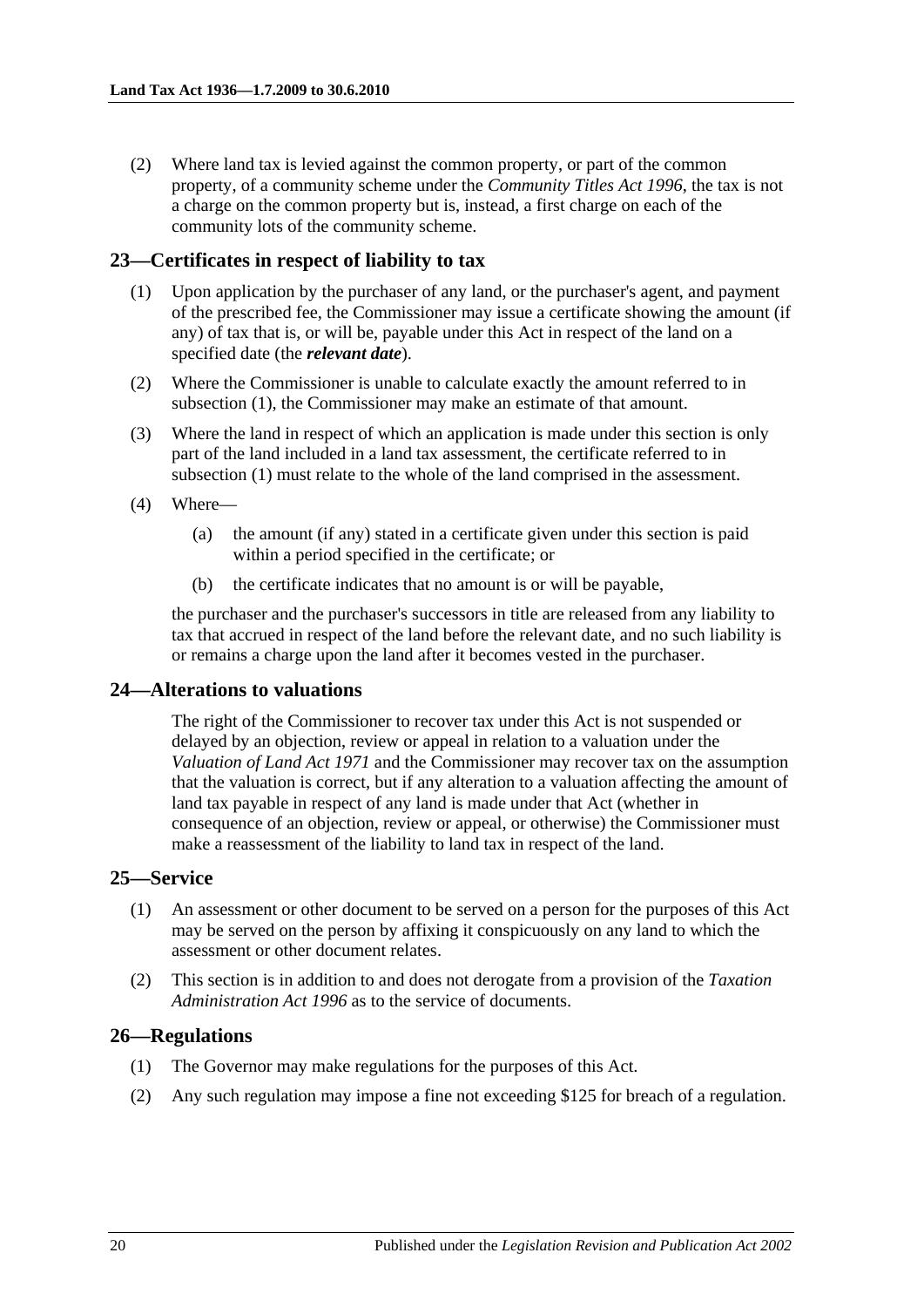## <span id="page-20-0"></span>**Legislative history**

## **Notes**

- Amendments of this version that are uncommenced are not incorporated into the text.
- Please note—References in the legislation to other legislation or instruments or to titles of bodies or offices are not automatically updated as part of the program for the revision and publication of legislation and therefore may be obsolete.
- Earlier versions of this Act (historical versions) are listed at the end of the legislative history.
- For further information relating to the Act and subordinate legislation made under the Act see the Index of South Australian Statutes or www.legislation.sa.gov.au.

## **Legislation repealed by principal Act**

The *Land Tax Act 1936* repealed the following:

*Taxation Act 1927 Taxation Amendment Act 1927 Taxation Act Amendment Act 1929 Taxation Act 1930 Land Tax Act 1931 Taxation Act 1933 Taxation Act 1934 Taxation Act 1935*

## **Principal Act and amendments**

New entries appear in bold.

| Year   | N <sub>o</sub> | Title                           | Assent     | Commencement                        |
|--------|----------------|---------------------------------|------------|-------------------------------------|
|        | 1936 2318      | Land Tax Act 1936               | 26.11.1936 | 7.1.1937 (Gazette 7.1.1937 p1)      |
| 1942   | -34            | Land Tax Act Amendment Act 1942 | 26.11.1942 | 26.11.1942                          |
| 1948   | -16            | Land Tax Act Amendment Act 1948 | 23.9.1948  | 23.9.1948                           |
| 1952   | 47             | Land Tax Act Amendment Act 1952 | 4.12.1952  | 4.12.1952                           |
| 1961 8 |                | Land Tax Act Amendment Act 1961 | 19.10.1961 | 19.10.1961                          |
| 1965   | 32             | Land Tax Act Amendment Act 1965 | 2.12.1965  | 2.12.1965                           |
| 1966   | 39             | Land Tax Act Amendment Act 1966 | 25.8.1966  | 25.8.1966                           |
| 1967   | 40             | Land Tax Act Amendment Act 1967 | 28.9.1967  | $22.2.1968$ : s 1(1)                |
| 1969   | 56             | Land Tax Act Amendment Act 1969 | 4.12.1969  | 21.5.1970 (Gazette 21.5.1970 p1842) |
| 1970   | 49             | Land Tax Act Amendment Act 1970 | 10.12.1970 | 30.6.1971 (Gazette 10.6.1971 p2830) |
| 1971   | 53             | Land Tax Act Amendment Act 1971 | 23.9.1971  | 23.9.1971                           |
| 1972   | 78             | Land Tax Act Amendment Act 1972 | 5.10.1972  | At midnight on 30.6.1972: s 2       |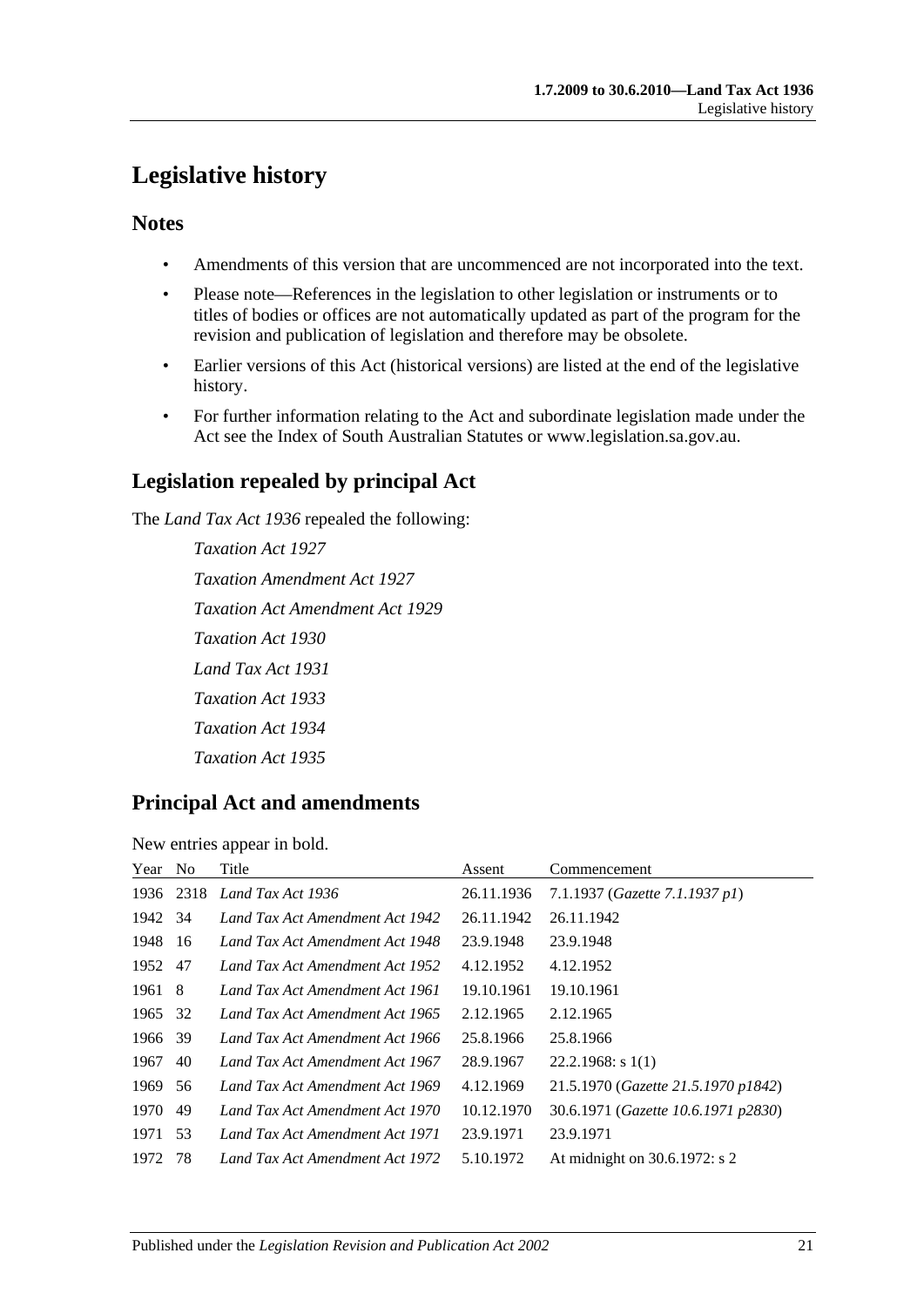| 1972 79 |     | <b>Statutes Amendment (Valuation of</b><br>Land) Act 1972             | 5.10.1972  | $1.6.1972$ : s 2                                                                                 |
|---------|-----|-----------------------------------------------------------------------|------------|--------------------------------------------------------------------------------------------------|
| 1974    | 16  | Rates and Taxes Remission Act 1974                                    | 4.4.1974   | $1.7.1973$ : s 2                                                                                 |
| 1974    | 109 | Land Tax Act Amendment Act 1974                                       | 5.12.1974  | 5.12.1974                                                                                        |
| 1975    | 48  | Land Tax Act Amendment Act 1975                                       | 10.4.1975  | 2.6.1975 (Gazette 22.5.1975 p1987)                                                               |
| 1975    | 98  | Statutes Amendment (Rates and Taxes 20.11.1975<br>Remission) Act 1975 |            | $1.7.1975$ : s 2                                                                                 |
| 1976    | 41  | Land Tax Act Amendment Act 1976                                       | 22.10.1976 | $30.6.1976$ : s 2                                                                                |
| 1977    | 32  | Land Tax Act Amendment Act 1977                                       | 27.10.1977 | $30.6.1977$ : s 2                                                                                |
| 1977    | 55  | Statutes Amendment (Rates and Taxes 15.12.1977<br>Remission) Act 1977 |            | $1.7.1978$ : s 2                                                                                 |
| 1979    | 61  | Land Tax Act Amendment Act 1979                                       | 8.11.1979  | $30.6.1979$ : s 2                                                                                |
| 1981    | 29  | <b>Statutes Amendment (Valuation of</b><br>Land) Act 1981             | 19.3.1981  | 30.6.1981 (Gazette 4.6.1981 p1640)                                                               |
| 1982    | 79  | Land Tax Act Amendment Act 1982                                       | 9.9.1982   | 30.6.1982: s 2 except s 15-8.12.1983<br>(Gazette 8.12.1983 p1616)                                |
| 1983    | 80  | Land Tax Act Amendment Act 1983                                       | 24.11.1983 | 30.6.1983: $s$ 2                                                                                 |
| 1984    | 88  | Valuation of Land Act Amendment<br>Act 1984                           | 29.11.1984 | 11.7.1985 (Gazette 4.7.1985 p6)                                                                  |
| 1985    | 79  | Land Tax Act Amendment Act 1985                                       | 22.8.1985  | At midnight on 30.6.1985: s 2                                                                    |
| 1986    | 62  | Land Tax Act Amendment Act 1986                                       | 6.11.1986  | At midnight on $30.6.1986$ : s $2(1)$ except<br>s 7 & Sch-18.5.1987 (Gazette 23.4.1987<br>p1072) |
| 1986    | 78  | Rates and Land Tax Remission<br>Act 1986                              | 4.12.1986  | 1.4.1987 (Gazette 26.3.1987 p702)                                                                |
| 1987    | 2   | <b>Statutes Amendment (Taxation)</b><br>Act 1987                      | 5.3.1987   | 5.3.1987                                                                                         |
| 1987    | 72  | Land Tax Act Amendment Act 1987                                       | 5.11.1987  | At midnight on 30.6.1987: s 2                                                                    |
| 1988    | 63  | Land Tax Act Amendment Act 1988                                       | 27.10.1988 | At midnight on 30.6.1988: s 2                                                                    |
| 1989    | 48  | Land Tax Act Amendment Act 1989                                       | 31.8.1989  | At midnight on 30.6.1989: s 2                                                                    |
| 1990    | 44  | Land Tax Act Amendment Act 1990                                       | 25.10.1990 | At midnight on 30.6.1990: s 2                                                                    |
| 1991 46 |     | Land Tax (Miscellaneous) Amendment 21.11.1991<br>Act 1991             |            | At midnight on 30.6.1991: s 2                                                                    |
| 1992 50 |     | Land Tax (Rates) Amendment<br>Act 1992                                | 29.10.1992 | At midnight on 30.6.1992: s 2                                                                    |
| 1992    | 71  | <b>Statutes Amendment (Expiation of</b><br>Offences) Act 1992         | 19.11.1992 | 1.3.1993 (Gazette 18.2.1993 p600)                                                                |
| 1993    | 77  | Land Tax (Rates) Amendment                                            | 27.10.1993 | At midnight on 30.6.1993: s 2                                                                    |
|         |     | Act 1993                                                              |            |                                                                                                  |
| 1994    | 63  | Land Tax (Scale Adjustment)<br>Amendment Act 1994                     | 3.11.1994  | At midnight on 30.6.1994: s 2                                                                    |
| 1995    | 70  | Land Tax (Home Unit Companies)<br>Amendment Act 1995                  | 2.11.1995  | At midnight on 30.6.1995: s 2                                                                    |
| 1996    | 38  | <b>Statutes Amendment (Community</b><br>Titles) Act 1996              | 9.5.1996   | ss 9 & 10-4.11.1996 (Gazette<br>31.10.1996 p1460)                                                |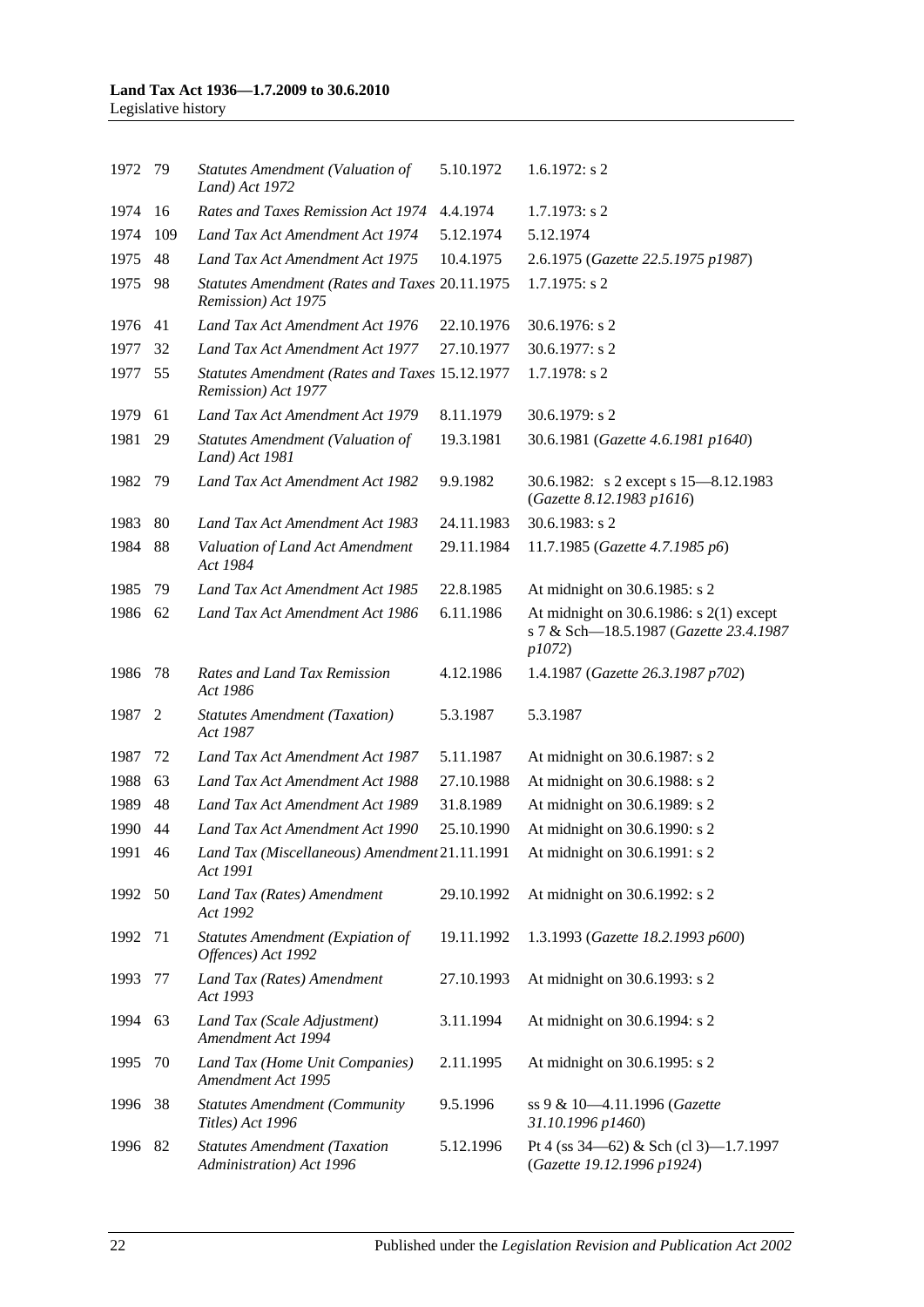| <b>2010</b> | 7  | Land Tax (Miscellaneous)<br><b>Amendment Act 2010</b>                      | 1.7.2010   | s 4(3), (6) & (7)—at midnight on<br>30.6.2009; ss 4(1), (2), (4) & (5), 5 &<br>6—at midnight on 30.6.2010: s 2 |
|-------------|----|----------------------------------------------------------------------------|------------|----------------------------------------------------------------------------------------------------------------|
| 2008        | 38 | <b>Statutes Amendment and Repeal</b><br>(Taxation Administration) Act 2008 | 23.10.2008 | Pt 3 (s $24$ )-1.7.2009 ( <i>Gazette</i><br>11.12.2008 p5475)                                                  |
| 2007        | 33 | Statutes Amendment (Budget 2007)<br>Act 2007                               | 9.8.2007   | Pt 3 (ss 5 $\&$ 6)—at midnight on<br>$30.6.2008$ : s $2(3)$                                                    |
| 2006        | 43 | <b>Statutes Amendment (Domestic</b><br>Partners) Act 2006                  | 14.12.2006 | Pt 50 (s $144$ )-1.6.2007 ( <i>Gazette</i><br>26.4.2007 p1352)                                                 |
| 2005        | 28 | Statutes Amendment (Budget 2005)<br>Act 2005                               | 30.6.2005  | Pt 2 (ss $4-7$ )—at midnight on 30.6.2005:<br>s(2(1))                                                          |
| 2001        | 27 | <b>Statutes Amendment (Taxation)</b><br>Measures) Act 2001                 | 26.7.2001  | Pt 2 (s 4)—26.7.2001: s 2(1)                                                                                   |
| 1999        | 83 | Land Tax (Intensive Agistment)<br>Amendment Act 1999                       | 2.12.1999  | At midnight on 30.6.1999: s 2                                                                                  |
| 1997        | 81 | Land Tax (Land Held On Trust)<br>Amendment Act 1997                        | 24.12.1997 | 24.12.1997                                                                                                     |

## **Provisions amended since 3 February 1976**

- Legislative history prior to 3 February 1976 appears in marginal notes and footnotes included in the consolidation of this Act contained in Volume 5 of The Public General Acts of South Australia 1837-1975 at page 575.
- Certain textual alterations were made to this Act by the Commissioner of Statute Revision when preparing the reprint of the Act that incorporated all amendments in force as at 18 May 1987. A Schedule of these alterations was laid before Parliament on 6 August 1987.

New entries appear in bold.

Entries that relate to provisions that have been deleted appear in italics.

| Provision                     | How varied                                    | Commencement |
|-------------------------------|-----------------------------------------------|--------------|
| Long title                    | substituted by 82/1996 s 34                   | 1.7.1997     |
| Pt 1                          | heading deleted by $82/1996$ s 35             | 1.7.1997     |
| s 1                           | amended by $62/1986$ s 7 (Sch)                | 18.5.1987    |
| $ss$ 2 and 3                  | deleted by $62/1986$ s $7(Sch)$               | 18.5.1987    |
| s <sub>2</sub>                |                                               |              |
| s(2(1))                       | s 4(1) amended by $62/1986$ s 7 (Sch)         | 18.5.1987    |
|                               | s 4(1) redesignated as s 2(1) by 82/1996 s 62 | 1.7.1997     |
| aggregation<br>principle      | inserted by $63/1994$ s 3                     | 1.7.1994     |
| assessment or<br>reassessment | inserted by $82/1996$ s $36(a)$               | 1.7.1997     |
| production                    | business of primary amended by 79/1982 s 3    | 30.6.1982    |
|                               | amended by $83/1999$ s $3(a)$                 | 1.7.1999     |
| the Commissioner              | substituted by $62/1986$ s 7 (Sch)            | 18.5.1987    |
|                               | substituted by $82/1996$ s $36(b)$            | 1.7.1997     |
|                               |                                               |              |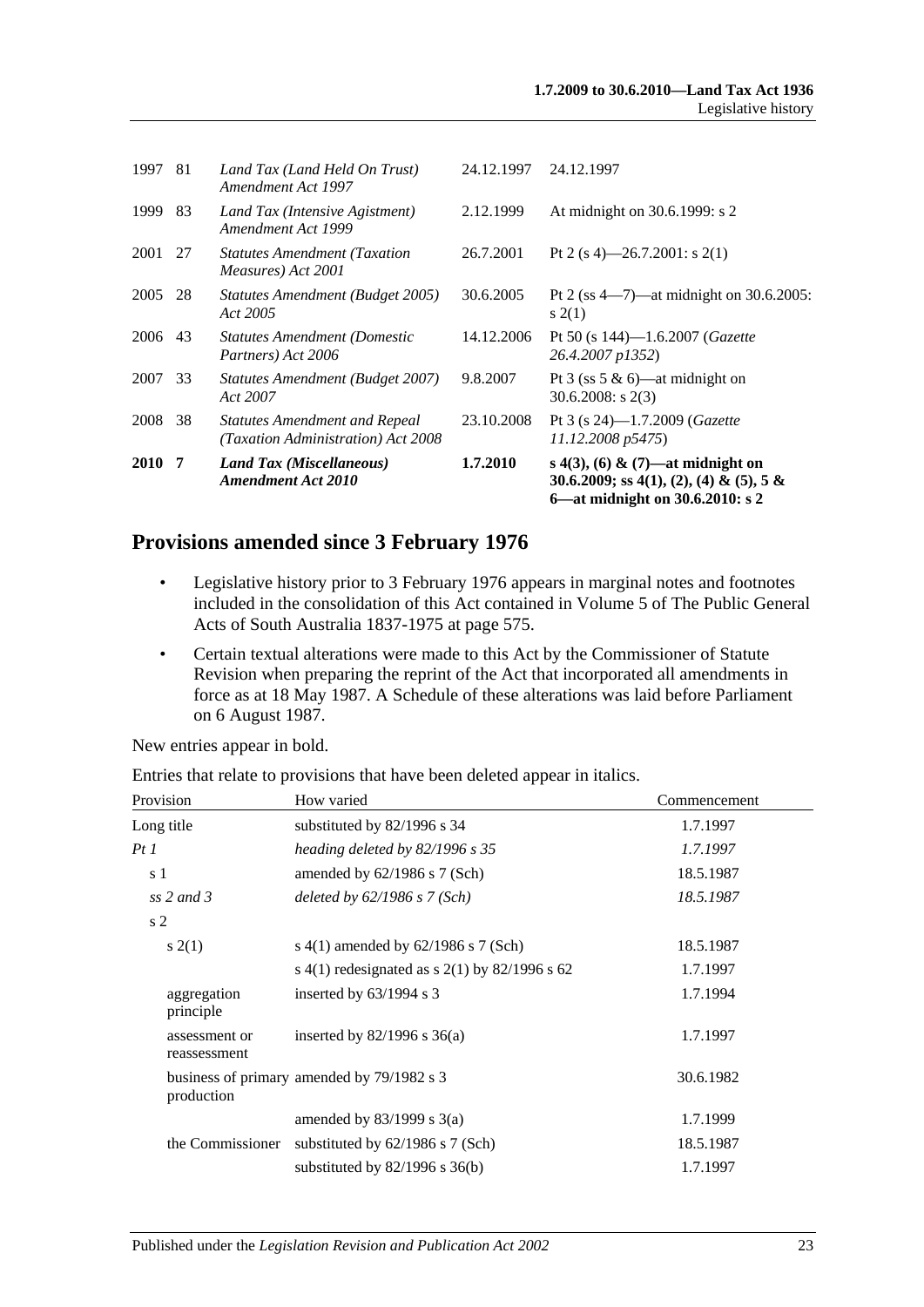| contribution                                | deleted by $62/1986$ s $7 (Sch)$                            | 18.5.1987 |
|---------------------------------------------|-------------------------------------------------------------|-----------|
| contributor                                 | deleted by $62/1986$ s $7 (Sch)$                            | 18.5.1987 |
| declared livestock                          | inserted by $83/1999$ s $3(b)$                              | 1.7.1999  |
|                                             | declared rural land substituted by $41/1976 s 3$            | 30.6.1976 |
|                                             | deleted by $29/1981 s 9(a)$                                 | 30.6.1981 |
| defined shack-site<br>areas                 | inserted by $50/1992$ s $3(a)$                              | 1.7.1992  |
| determination of<br>unimproved value        | deleted by $29/1981 s 9(b)$                                 | 30.6.1981 |
| determination of<br>site value              | inserted by $29/1981$ s $9(b)$                              | 30.6.1981 |
| document                                    | inserted by $70/1995$ s $3(a)$                              | 1.7.1995  |
| improvements                                | deleted by $29/1981 s$ 9(c)                                 | 30.6.1981 |
| land used for<br>primary production         | substituted by $28/2005$ s 4(1)                             | 1.7.2005  |
| liquidator                                  | amended by $62/1986$ s $7$ (Sch)                            | 18.5.1987 |
|                                             | deleted by $82/1996 s 36(c)$                                | 1.7.1997  |
| the metropolitan<br>area                    | substituted by 80/1983 s 3                                  | 30.6.1983 |
|                                             | deleted by 44/1990 s 3                                      | 1.7.1990  |
| owner                                       | amended by 62/1986 s 7 (Sch)                                | 18.5.1987 |
|                                             | amended by $48/1989$ s $3(a)$ , (b)                         | 1.7.1989  |
|                                             | amended by $50/1992$ s $3(b)$ , (c)                         | 1.7.1992  |
| particular notice                           | amended by $62/1986$ s $7$ (Sch)                            | 18.5.1987 |
|                                             | deleted by $82/1996 s 36(d)$                                | 1.7.1997  |
| regulation                                  | deleted in pursuance of the Acts Republications<br>Act 1967 | 18.5.1987 |
| retirement village                          | inserted by $72/1987$ s 3                                   | 1.7.1987  |
| returns                                     | amended by $62/1986$ s $7$ (Sch)                            | 18.5.1987 |
|                                             | deleted by $82/1996 s 36(e)$                                | 1.7.1997  |
| shack site lease                            | inserted by $48/1989$ s 3(c)                                | 1.7.1989  |
| site improvements                           | deleted by $29/1981 s 9(d)$                                 | 30.6.1981 |
| site value                                  | inserted by $29/1981$ s $9(d)$                              | 30.6.1981 |
| tax                                         | substituted by $82/1996$ s $36(f)$                          | 1.7.1997  |
| taxpayer                                    | amended by 82/1996 s 36(g)                                  | 1.7.1997  |
| taxpayer in a<br>representative<br>capacity | deleted by $82/1996 s 36(h)$                                | 1.7.1997  |
| <b>Treasurer</b>                            | deleted by $62/1986$ s $7 (Sch)$                            | 18.5.1987 |
| unimproved value                            | deleted by $29/1981 s9(e)$                                  | 30.6.1981 |
| s(2)                                        | s 4(2) deleted by 29/1981 s 9(f)                            | 30.6.1981 |
|                                             | s 4(2) inserted by 70/1995 s 3(b)                           | 1.7.1995  |
|                                             | s $4(2)$ redesignated as s $2(2)$ by $82/1996$ s 62         | 1.7.1997  |
| s(2(3)                                      | inserted by $28/2005$ s $4(2)$                              | 1.7.2005  |
| s 3                                         | s 5 inserted by 82/1996 s 37                                | 1.7.1997  |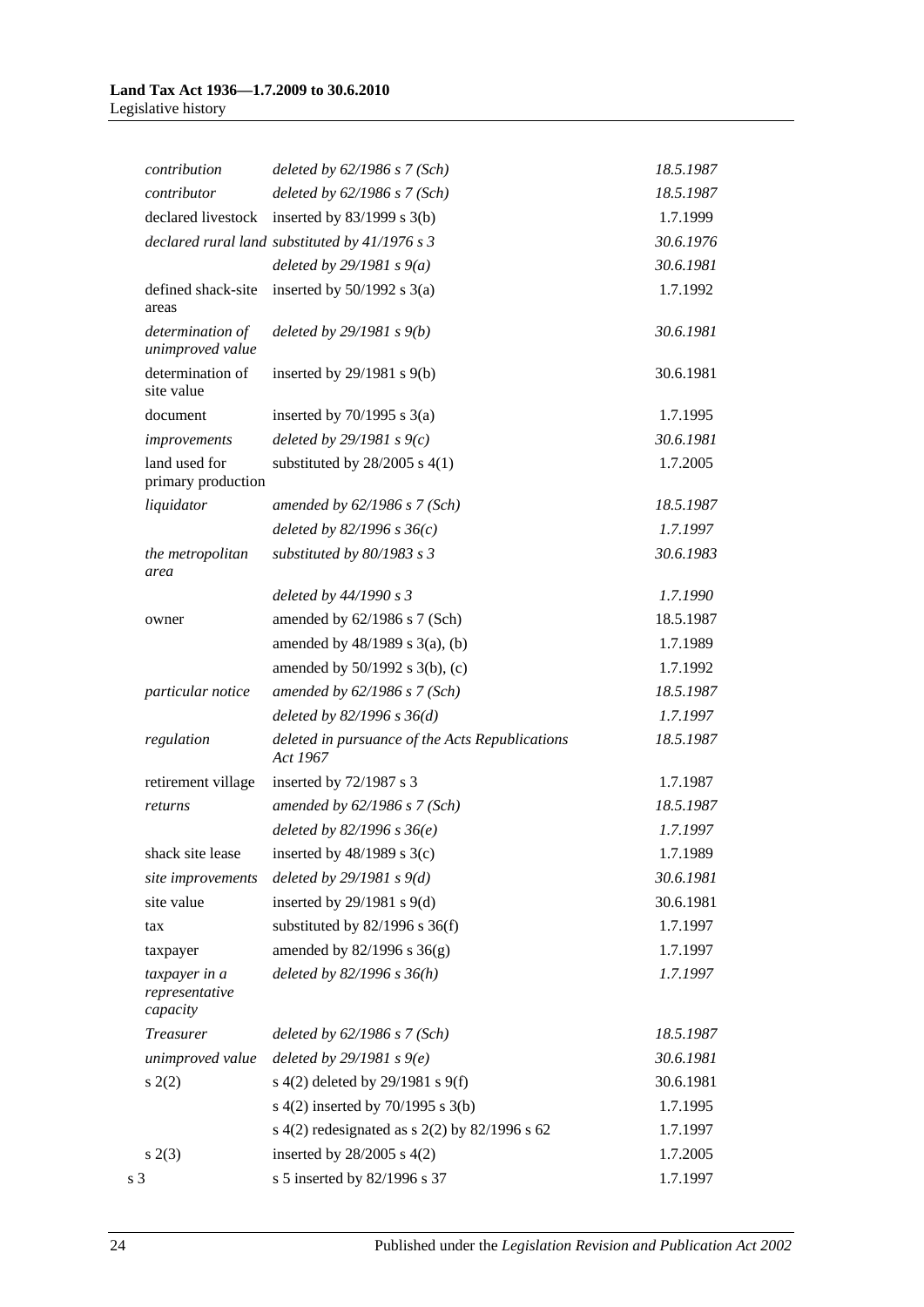|                    | s 5 redesignated as s 3 by 82/1996 s 62                                | 1.7.1997  |
|--------------------|------------------------------------------------------------------------|-----------|
| Pt2                | amended by $62/1986$ s $7$ (Sch)                                       | 18.5.1987 |
|                    | amended by $2/1987 s 4$                                                | 5.3.1987  |
|                    | deleted by 82/1996 s 37                                                | 1.7.1997  |
| Pt3                | heading deleted by 82/1996 s 38                                        | 1.7.1997  |
| s <sub>4</sub>     |                                                                        |           |
| s(4(1))            | s 10(1) amended by 41/1976 s 4                                         | 30.6.1976 |
|                    | s 10(1) amended by 32/1977 s 3(a)—(c)                                  | 30.6.1977 |
|                    | s 10(1) amended by 61/1979 s 3(a)                                      | 30.6.1979 |
|                    | s 10(1) amended by 79/1982 s 4                                         | 30.6.1982 |
|                    | s 10(1) amended by 62/1986 s 3                                         | 1.7.1986  |
|                    | s $10(1)$ amended by $62/1986$ s 7 (Sch)                               | 18.5.1987 |
|                    | s 10(1) amended by 82/1996 Sch cl 3                                    | 1.7.1997  |
|                    | s 10(1) redesignated as $s$ 4(1) by 82/1996 s 62                       | 1.7.1997  |
|                    | amended by 28/2005 s 5(1), (2)                                         | 1.7.2005  |
| s(4(2)             | s 10(2) substituted by 82/1996 s 39                                    | 1.7.1997  |
|                    | s 10(2) redesignated as s 4(2) by 82/1996 s 62                         | 1.7.1997  |
| s(4(3))            | s 10(3) deleted by 32/1977 s 3(d)                                      | 30.6.1977 |
|                    | s 10(3) inserted by $61/1979$ s 3(b)                                   | 30.6.1979 |
|                    | s 10(3) amended by 82/1996 Sch cl 3                                    | 1.7.1997  |
|                    | s 10(3) redesignated as s 4(3) by 82/1996 s 62                         | 1.7.1997  |
| $s(4(4)$ and $(5)$ | s $10(4)$ and (5) amended by $62/1986$ s 7 (Sch)                       | 18.5.1987 |
|                    | s $10(4)$ and (5) redesignated as s $4(4)$ and (5) by<br>82/1996 s 62  | 1.7.1997  |
| by 28/2005         | s 5 before substitution s 10A inserted by 61/1979 s 4                  | 30.6.1979 |
|                    | s 10A redesignated as $s$ 5 by 82/1996 $s$ 62                          | 1.7.1997  |
| $s\,5(2)$          | s 10A(2) amended by 82/1996 Sch cl 3                                   | 1.7.1997  |
|                    | s 10A(2) redesignated as $s$ 5(2) by 82/1996 s 62                      | 1.7.1997  |
| $s \, 5(3)$        | s 10A(3) amended by 82/1996 s 40(a), Sch cl 3                          | 1.7.1997  |
|                    | s 10A(3) redesignated as $s$ 5(3) by 82/1996 s 62                      | 1.7.1997  |
| $s 5(4)$ and (5)   | s $10A(4)$ and (5) substituted by 62/1986 s 7 (Sch)                    | 18.5.1987 |
|                    | s $10A(4)$ and (5) redesignated as s $5(4)$ and (5)<br>by 82/1996 s 62 | 1.7.1997  |
| $s\,5(6)$          | s $10A(6)$ amended by $62/1986$ s $7(Sch)$                             | 18.5.1987 |
|                    | s 10A(6) amended by 71/1992 s $3(1)$ (Sch)                             | 1.3.1993  |
|                    | s 10A(6) amended by 82/1996 s 40(b), Sch cl 3                          | 1.7.1997  |
|                    | s 10A(6) redesignated as $s$ 5(6) by 82/1996 s 62                      | 1.7.1997  |
| $s\,5(8)$          | s 10A(8) amended by 82/1996 Sch cl 3                                   | 1.7.1997  |
|                    | s 10A(8) redesignated as $s$ 5(8) by 82/1996 s 62                      | 1.7.1997  |
| $s\,5(9)$          | s 10A(9) substituted by $62/1986$ s 7 (Sch)                            | 18.5.1987 |
|                    | s 10A(9) substituted by 71/1992 s $3(1)$ (Sch)                         | 1.3.1993  |
|                    | s 10A(9) amended by 82/1996 s $40(c)$                                  | 1.7.1997  |
|                    | s 10A(9) redesignated as $s$ 5(9) by 82/1996 s 62                      | 1.7.1997  |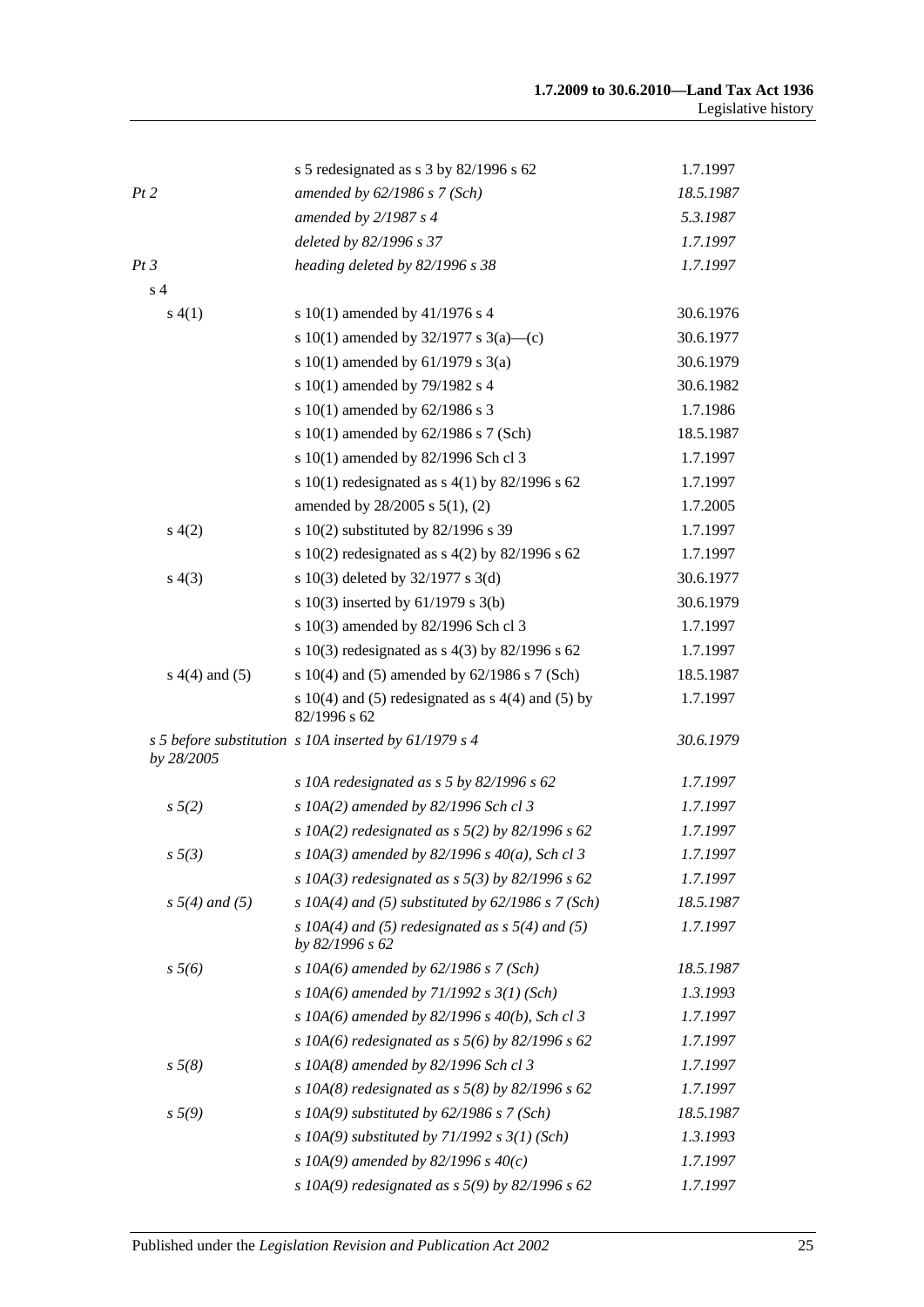| $s \frac{5}{10}$               | s 10A(10) amended by $62/1986$ s 7 (Sch)                    | 18.5.1987                 |
|--------------------------------|-------------------------------------------------------------|---------------------------|
|                                | s 10A(10) redesignated as $s$ 5(10) by 82/1996<br>$s\,62$   | 1.7.1997                  |
| $s \frac{5}{11}$               | s 10A(11) amended by 79/1982 s $5(a)$ , (b)                 | 30.6.1982                 |
|                                | s 10A(11) amended by $62/1986$ s 7 (Sch)                    | 18.5.1987                 |
|                                | s 10A(11) amended by 72/1987 s $4(a)$                       | 1.7.1987                  |
|                                | s $10A(11)(a)(ii)$ deleted by 70/1995 s 4(a)                | 1.7.1995                  |
|                                | s $10A(11)$ redesignated as s $5(11)$ by 82/1996<br>$s\,62$ | 1.7.1997                  |
| $s$ 10A(12)                    | s 10A(12) amended by $62/1986$ s 7 (Sch)                    | 18.5.1987                 |
|                                | s $10A(12)$ deleted by $70/1995$ s $4(b)$                   | 1.7.1995                  |
| $s\,5(12)$                     | s 10A(12a) inserted by 79/1982 s $5(c)$                     | 30.6.1982                 |
|                                | s 10A(12a) substituted by 72/1987 s $4(b)$                  | 1.7.1987                  |
|                                | s 10A(12a) redesignated as s $5(12)$ by 82/1996<br>$s\,62$  | 1.7.1997                  |
| $s$ 10A(14)                    | deleted by $82/1996 s 40(d)$                                | 1.7.1997                  |
| s <sub>5</sub>                 | substituted by 28/2005 s 6                                  | 1.7.2005                  |
| s 5(10)                        | amended by 7/2010 s 4(3)                                    | 1.7.2009                  |
| $s\,5(10)$                     | amended by 7/2010 s 4(1), (2)                               | 1.7.2010-not incorporated |
| s 5(11a)                       | inserted by $7/2010$ s $4(4)$                               | 1.7.2010-not incorporated |
| $s\,5(12)$                     | amended by $7/2010$ s $4(5)$                                | 1.7.2010-not incorporated |
| $s\,5(13)$                     |                                                             |                           |
|                                | approved provider inserted by 7/2010 s 4(6)                 | 1.7.2009                  |
| close personal<br>relationship | inserted by 43/2006 s 144(1)                                | 1.6.2007                  |
| close relative                 | amended by 43/2006 s 144(2)                                 | 1.6.2007                  |
| domestic partner               | inserted by 43/2006 s 144(3)                                | 1.6.2007                  |
| relative                       | amended by 43/2006 s 144(4), (5)                            | 1.6.2007                  |
| residential care               | inserted by $7/2010$ s $4(7)$                               | 1.7.2009                  |
| spouse                         | substituted by 43/2006 s 144(6)                             | 1.6.2007                  |
| s 5A                           | inserted by 27/2001 s 4                                     | 26.7.2001                 |
| $s$ 5A(6a)                     | inserted by 7/2010 s 5                                      | 1.7.2010-not incorporated |
| s <sub>6</sub>                 | s 10B inserted by 38/1996 s 9                               | 4.11.1996                 |
|                                | s 10B redesignated as s 6 by 82/1996 s 62                   | 1.7.1997                  |
| s 7                            | s 11 substituted by 61/1979 s 5                             | 30.6.1979                 |
|                                | s 11 amended by 29/1981 s 10                                | 30.6.1981                 |
|                                | s 11 substituted by 62/1986 s 4                             | 1.7.1986                  |
|                                | s 11 redesignated as s 7 by 82/1996 s 62                    | 1.7.1997                  |
| s(7(2)                         | s 11(2) amended by 82/1996 Sch cl 3                         | 1.7.1997                  |
|                                | s 11(2) redesignated as s 7(2) by 82/1996 s 62              | 1.7.1997                  |
| s 11A                          | amended by $61/1979 s 6$                                    | 30.6.1979                 |
|                                | amended by 29/1981 s 11                                     | 30.6.1981                 |
|                                | deleted by 62/1986 s 4                                      | 1.7.1986                  |
| $s$ $I$ <i>IB</i>              | deleted by $41/1976 s 5$                                    | 30.6.1976                 |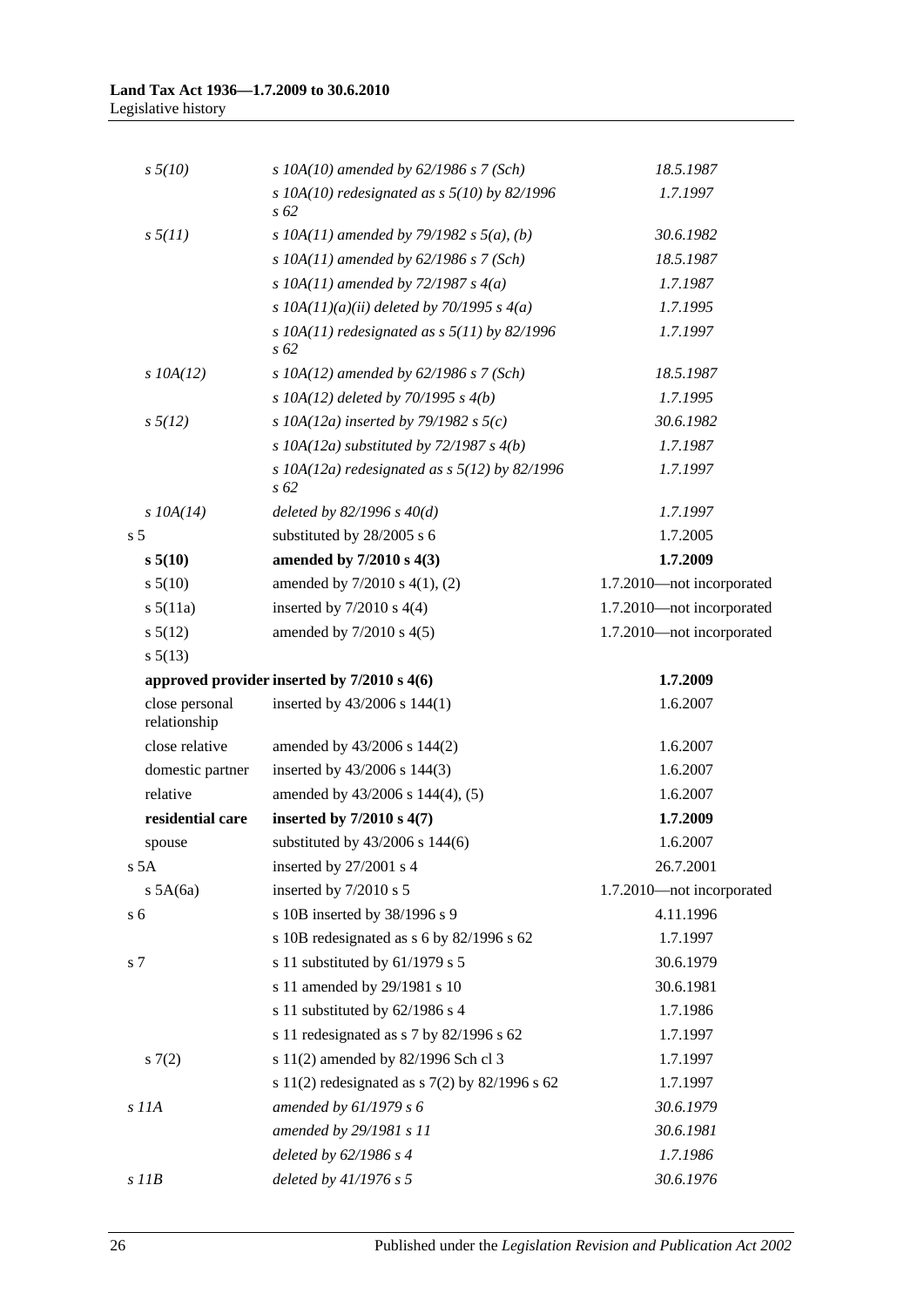| s <sub>8</sub> | s 12 amended by 41/1976 s 6                                                              | 30.6.1976                 |
|----------------|------------------------------------------------------------------------------------------|---------------------------|
|                | s 12 amended by 32/1977 s 4                                                              | 30.6.1977                 |
|                | s 12 amended by 79/1985 s 3                                                              | 1.7.1985                  |
|                | s 12 substituted by 62/1986 s 5                                                          | 1.7.1986                  |
|                | s 12 redesignated as s 8 by 82/1996 s 62                                                 | 1.7.1997                  |
| s(1)           | s 12(1) substituted by $63/1988$ s 3(a)                                                  | 1.7.1988                  |
|                | s 12(1) substituted by $48/1989$ s $4(a)$                                                | 1.7.1989                  |
|                | s 12(1) substituted by $44/1990$ s 4(a)                                                  | 1.7.1990                  |
|                | s 12(1) amended by 46/1991 s 3                                                           | 1.7.1991                  |
|                | s 12(1) substituted by $50/1992$ s 4                                                     | 1.7.1992                  |
|                | s 12(1) amended by 77/1993 s 3                                                           | 1.7.1993                  |
|                | s 12(1) substituted by $63/1994$ s 4                                                     | 1.7.1994                  |
|                | s 12(1) redesignated as $s(1)$ by 82/1996 s 62                                           | 1.7.1997                  |
|                | amended by 28/2005 s 7                                                                   | 1.7.2005                  |
| s <sub>8</sub> | substituted by 7/2010 s 6                                                                | 1.7.2010-not incorporated |
| ss 8A and 8B   | inserted by 7/2010 s 6                                                                   | 1.7.2010-not incorporated |
| s 12           |                                                                                          |                           |
| $s\ 12(2)$     | deleted by $44/1990 s 4(a)$                                                              | 1.7.1990                  |
| $s\,12(5)$     | substituted by 72/1987 s 5                                                               | 1.7.1987                  |
|                | substituted by $63/1988$ s $3(b)$                                                        | 1.7.1988                  |
|                | substituted by $48/1989$ s $4(b)$                                                        | 1.7.1989                  |
|                | deleted by $44/1990 s 4(b)$                                                              | 1.7.1990                  |
| $s$ 12 $A$     | amended by 32/1977 s 5                                                                   | 30.6.1977                 |
|                | amended by 61/1979 s 7                                                                   | 30.6.1979                 |
|                | amended by 29/1981 s 12                                                                  | 30.6.1981                 |
|                | amended by 79/1982 s 6                                                                   | 30.6.1982                 |
|                | amended by 79/1985 s 4                                                                   | 1.7.1985                  |
|                | deleted by 62/1986 s 6                                                                   | 1.7.1986                  |
| $s$ 9C         | s 12C amended by 41/1976 s 7                                                             | 30.6.1976                 |
|                | s 12C amended by 32/1977 s 6                                                             | 30.6.1977                 |
|                | s 12C amended by 29/1981 s 13                                                            | 30.6.1981                 |
|                | s 12C substituted by 62/1986 s 7 (Sch)                                                   | 18.5.1987                 |
|                | s 12C redesignated as s 9C by 82/1996 s 62                                               | 1.7.1997                  |
| s 10           | s 12D inserted by 50/1992 s 5                                                            | 1.7.1992                  |
|                | s 12D redesignated as s 10 by 82/1996 s 62                                               | 1.7.1997                  |
| s 11           | s 13 amended by 79/1985 s $5(a)$                                                         | 1.7.1985                  |
|                | s 13 redesignated as $s$ 13(1) in pursuance of the<br><b>Acts Republication Act 1967</b> | 1.10.1991                 |
|                | s 13(1) amended by 63/1994 s 5                                                           | 1.7.1994                  |
|                | s 13(1) redesignated as s 11 by $82/1996$ s 62                                           | 1.7.1997                  |
|                | amended by 38/2008 s 24                                                                  | 1.7.2009                  |
| $s\,13(2)$     | amended by $79/1985 s 5(b)$                                                              | 1.7.1985                  |
|                | deleted by $78/1986$ (Sch 5)                                                             | 1.4.1987                  |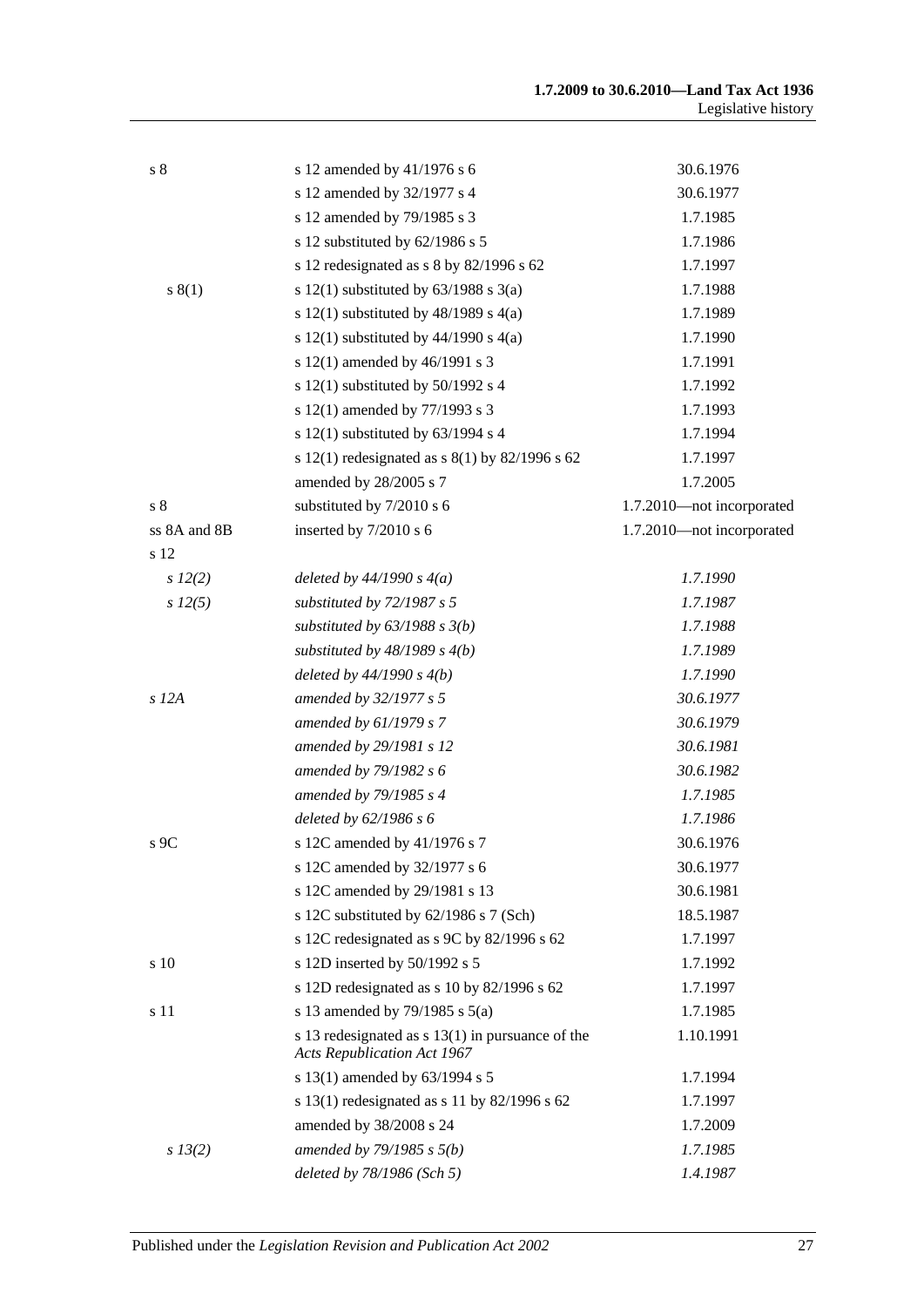s 12

| s 12(1)                   | s 15(1) amended by 79/1982 s 7(a)                           | 30.6.1982  |
|---------------------------|-------------------------------------------------------------|------------|
|                           | s $15(1)$ substituted by $62/1986$ s 7 (Sch)                | 18.5.1987  |
|                           | s 15(1) redesignated as s 12(1) by 82/1996 s 62             | 1.7.1997   |
| s 12(2)                   | s 15(1a) inserted by 79/1982 s 7(b)                         | 30.6.1982  |
|                           | s 15(1a) redesignated as s 12(2) by 82/1996 s 62            | 1.7.1997   |
| s 15(2)                   | substituted by 79/1982 s $7(c)$                             | 30.6.1982  |
|                           | amended by 62/1986 s 7 (Sch)                                | 18.5.1987  |
|                           | deleted by 63/1994 s 6                                      | 1.7.1994   |
| s 15(3)                   | inserted by 79/1982 s $7(c)$                                | 30.6.1982  |
|                           | amended by 50/1992 s 6                                      | 1.7.1992   |
|                           | deleted by 63/1994 s 6                                      | 1.7.1994   |
| s $15(4)$ —(6)            | inserted by $79/1982$ s $7(c)$                              | 30.6.1982  |
|                           | deleted by 63/1994 s 6                                      | 1.7.1994   |
| s 13                      | s 15A inserted by 63/1994 s 7                               | 1.7.1994   |
|                           | s 15A redesignated as s 13 by 82/1996 s 62                  | 1.7.1997   |
| s 13(3)                   | amended by $81/1997$ s $2(a)$                               | 24.12.1997 |
| s 13(3a)                  | inserted by $81/1997$ s $2(b)$                              | 24.12.1997 |
| s 13(6)                   | inserted by 33/2007 s 5                                     | 1.7.2008   |
| s 13A                     | inserted by 33/2007 s 6                                     | 1.7.2008   |
| s16                       | deleted by 79/1982 s 8                                      | 30.6.1982  |
| s 19                      | deleted by $62/1986$ s $7 (Sch)$                            | 18.5.1987  |
| Pt 4                      | heading deleted by 82/1996 s 41                             | 1.7.1997   |
| heading preceding s<br>31 | deleted by 82/1996 s 42                                     | 1.7.1997   |
| s 14                      |                                                             |            |
| s 14(1)                   | s 31 amended and redesignated as s 31(1) by<br>82/1996 s 43 | 1.7.1997   |
|                           | s 31 redesignated as $s$ 14(1) by 82/1996 s 62              | 1.7.1997   |
| s 14(2)                   | s 31(2) inserted by 82/1996 s 43(b)                         | 1.7.1997   |
|                           | s 31(2) redesignated as s 14(2) by 82/1996 s 62             | 1.7.1997   |
| s 15                      |                                                             |            |
| s 15(1)                   | s 32(1) amended by 79/1982 s 9                              | 30.6.1982  |
|                           | s $32(1)$ substituted by $62/1986$ s 7 (Sch)                | 18.5.1987  |
|                           | s 32(1) amended by 82/1996 s 44(a)                          | 1.7.1997   |
|                           | s 32(1) redesignated as s 15(1) by 82/1996 s 62             | 1.7.1997   |
| s 15(2)                   | s 32(2) amended by 62/1986 s 7 (Sch)                        | 18.5.1987  |
|                           | s 32(2) amended by 82/1996 s 44(b)                          | 1.7.1997   |
|                           | s 32(2) redesignated as s $15(2)$ by 82/1996 s 62           | 1.7.1997   |
| s <sub>33</sub>           | amended by 79/1982 s 10                                     | 30.6.1982  |
|                           | substituted by $62/1986$ s $7 (Sch)$                        | 18.5.1987  |
|                           | deleted by 82/1996 s 45                                     | 1.7.1997   |
| heading preceding s       | s 34 deleted by 82/1996 s 46                                | 1.7.1997   |
|                           |                                                             |            |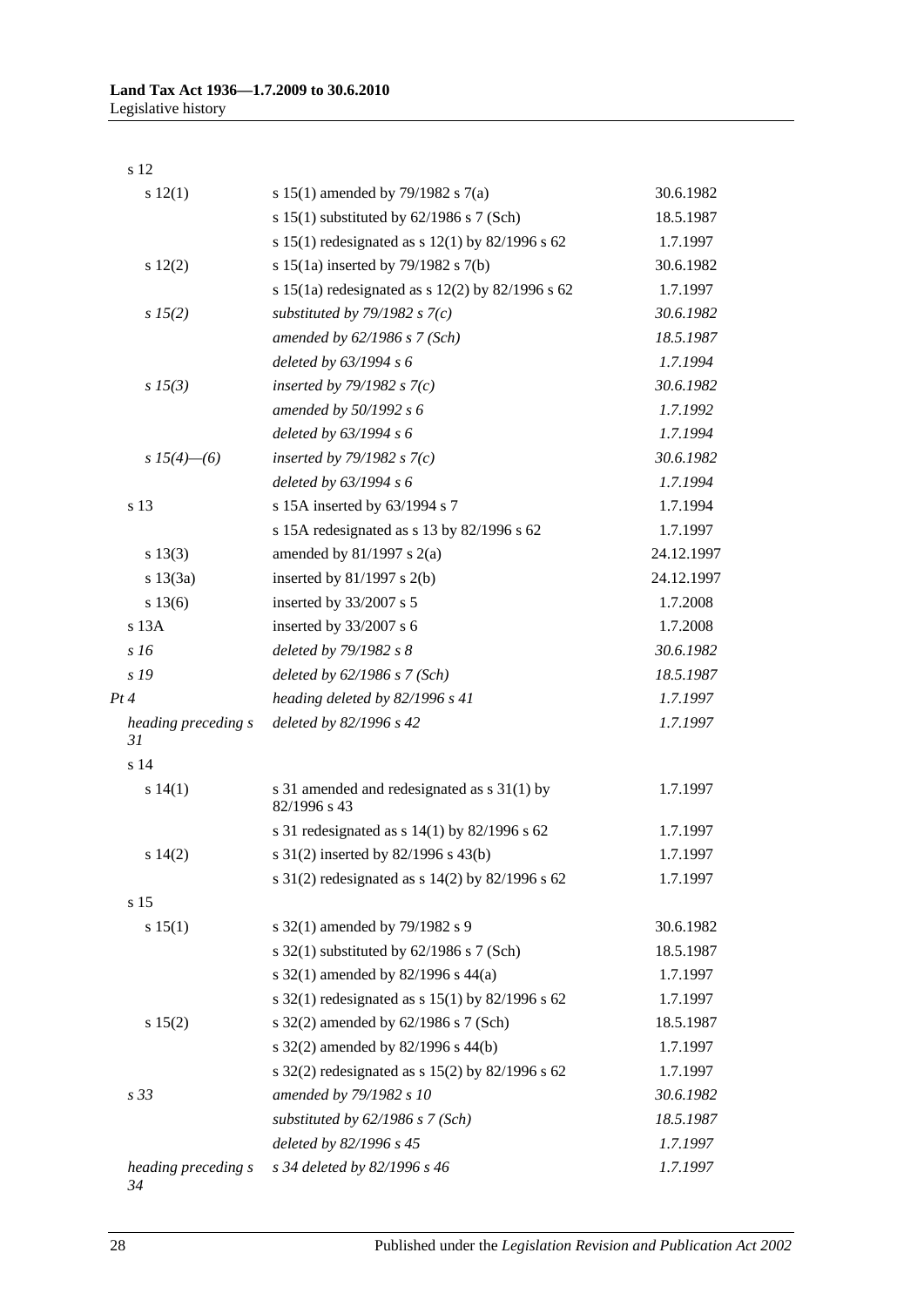| s 16                                 | s 34 substituted by 79/1982 s 11                      | 30.6.1982 |
|--------------------------------------|-------------------------------------------------------|-----------|
|                                      | s 34 amended by 82/1996 s 47                          | 1.7.1997  |
|                                      | s 34 redesignated as s 16 by 82/1996 s 62             | 1.7.1997  |
| s 17                                 |                                                       |           |
| s 17(1)                              | s 35(1) amended by 82/1996 s 48                       | 1.7.1997  |
|                                      | s 35(1) redesignated as s $17(1)$ by 82/1996 s 62     | 1.7.1997  |
| s 17(2)                              | s $35(2)$ substituted by $62/1986$ s 7 (Sch)          | 18.5.1987 |
|                                      | s 35(2) amended by 82/1996 s 48                       | 1.7.1997  |
|                                      | s $35(2)$ redesignated as s $17(2)$ by $82/1996$ s 62 | 1.7.1997  |
| s36                                  | amended by 79/1982 s 12                               | 30.6.1982 |
|                                      | deleted by $62/1986$ s $7$ (Sch)                      | 18.5.1987 |
| $ss\,37 - 39$                        | deleted by $62/1986$ s $7$ (Sch)                      | 18.5.1987 |
| $s\,40$                              | substituted by 62/1986 s 7 (Sch)                      | 18.5.1987 |
|                                      | deleted by 82/1996 s 49                               | 1.7.1997  |
| s41                                  | amended by 79/1982 s 13                               | 30.6.1982 |
|                                      | deleted by 62/1986 s 7 (Sch)                          | 18.5.1987 |
| s 18                                 | s 42 substituted by 32/1977 s 7                       | 30.6.1977 |
|                                      | s 42 redesignated as s 18 by 82/1996 s 62             | 1.7.1997  |
| s 18(1)                              | s 42(1) amended by 62/1986 s 7 (Sch)                  | 18.5.1987 |
|                                      | s 42(1) amended by 82/1996 Sch cl 3                   | 1.7.1997  |
|                                      | s 42(1) redesignated as s 18(1) by 82/1996 s 62       | 1.7.1997  |
| ss 43 and 44                         | deleted by 32/1977 s 7                                | 30.6.1977 |
| Pt 6                                 | heading deleted by 82/1996 s 50                       | 1.7.1997  |
| heading preceding s<br>56            | deleted by 82/1996 s 51                               | 1.7.1997  |
| s 19                                 | s 56 amended by 29/1981 s 14                          | 30.6.1981 |
|                                      | s 56 substituted by 82/1996 s 52                      | 1.7.1997  |
|                                      | s 56 redesignated as s 19 by 82/1996 s 62             | 1.7.1997  |
| ss 56A and 57                        | amended by 62/1986 s 7 (Sch)                          | 18.5.1987 |
|                                      | deleted by 82/1996 s 53                               | 1.7.1997  |
| s <sub>58</sub>                      | substituted by 62/1986 s 7 (Sch)                      | 18.5.1987 |
|                                      | substituted by 46/1991 s 4                            | 1.7.1991  |
|                                      | deleted by 82/1996 s 53                               | 1.7.1997  |
| s 58A                                | amended by $62/1986$ s $7$ (Sch)                      | 18.5.1987 |
|                                      | deleted by 82/1996 s 53                               | 1.7.1997  |
| $s$ 58 $B$                           | amended by 55/1977 s 9                                | 1.7.1978  |
|                                      | deleted by 78/1986 (Sch 5)                            | 1.4.1987  |
| heading preceding<br>s <sub>59</sub> | deleted by 82/1996 s 53                               | 1.7.1997  |
| s 59                                 | substituted by $62/1986$ s $7$ (Sch)                  | 18.5.1987 |
|                                      | deleted by 82/1996 s 53                               | 1.7.1997  |
| s 61                                 | amended by 62/1986 s 7 (Sch)                          | 18.5.1987 |
|                                      | deleted by 82/1996 s 53                               | 1.7.1997  |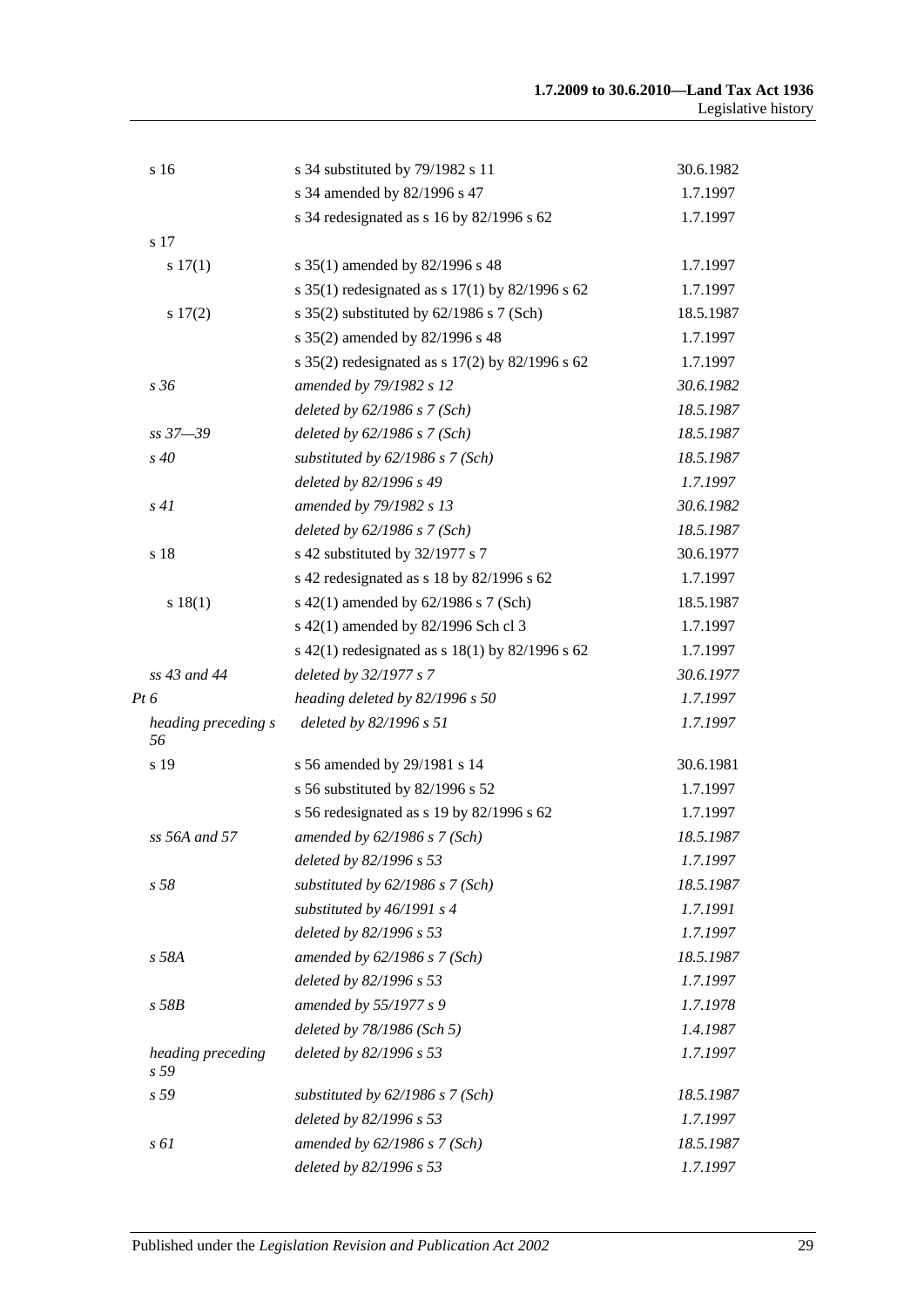| s 20               | s 62 substituted by $62/1986$ s 7 (Sch)              | 18.5.1987 |
|--------------------|------------------------------------------------------|-----------|
|                    | s 62 redesignated as s 20 by 82/1996 s 62            | 1.7.1997  |
| $s \ 20(1)$        | s 62(1) amended by 82/1996 s 54                      | 1.7.1997  |
|                    | s 62(1) redesignated as s 20(1) by 82/1996 s 62      | 1.7.1997  |
| ss 63 and 64       | deleted by $62/1986$ s $7 (Sch)$                     | 18.5.1987 |
| s 21               | s 65 substituted by 62/1986 s 7 (Sch)                | 18.5.1987 |
|                    | s 65 amended by 82/1996 s 55                         | 1.7.1997  |
|                    | s 65 redesignated as s 21 by 82/1996 s 62            | 1.7.1997  |
| s <sub>22</sub>    |                                                      |           |
| $s\,22(1)$         | s 66 amended by 79/1982 s 14                         | 30.6.1982 |
|                    | s 66 substituted by 62/1986 s 7 (Sch)                | 18.5.1987 |
|                    | s 66 redesignated as s 66(1) by $38/1996$ s 10       | 4.11.1996 |
|                    | s 66(1) amended by 82/1996 s 56                      | 1.7.1997  |
|                    | s 66(1) redesignated as s 22 by 82/1996 s 62         | 1.7.1997  |
| $s\ 22(2)$         | s 66(2) inserted by 38/1996 s 10                     | 4.11.1996 |
|                    | s 66(2) redesignated as s 22(2) by 82/1996 s 62      | 1.7.1997  |
| s 23               | s 66A inserted by 79/1982 s 15                       | 8.12.1983 |
|                    | s 66A redesignated as s 23 by 82/1996 s 62           | 1.7.1997  |
| $s\,23(4)$         | s 66A $(4)$ amended by 62/1986 s 7 (Sch)             | 18.5.1987 |
|                    | s 66A(4) amended by 82/1996 s 57                     | 1.7.1997  |
|                    | s 66A(4) redesignated as s $23(4)$ by $82/1996$ s 62 | 1.7.1997  |
| $s\,67$            | deleted by 82/1996 s 58                              | 1.7.1997  |
| s 24               | s 68(1) amended by 88/1984 s 8(1) (Sch Pt 1)         | 11.7.1985 |
|                    | s 68(1) amended by 82/1996 s 59(a)                   | 1.7.1997  |
|                    | s 68(1) redesignated as s 24 by 82/1996 s 62         | 1.7.1997  |
| s 68(2)            | substituted by 79/1982 s 16                          | 30.6.1982 |
|                    | substituted by $62/1986$ s $7$ (Sch)                 | 18.5.1987 |
|                    | deleted by $82/1996 s 59(b)$                         | 1.7.1997  |
| $s\,68(3)$ and (4) | substituted by 79/1982 s 16                          | 30.6.1982 |
|                    | deleted by $82/1996 s 59(b)$                         | 1.7.1997  |
| $s\,68(5)$         | inserted by 79/1982 s 16                             | 30.6.1982 |
|                    | amended by $62/1986$ s $7$ (Sch)                     | 18.5.1987 |
|                    | deleted by 82/1996 s 59(b)                           | 1.7.1997  |
| $s\,68(6)$         | inserted by 79/1982 s 16                             | 30.6.1982 |
|                    | deleted by $82/1996 s 59(b)$                         | 1.7.1997  |
| Pt 7               | heading deleted by 82/1996 s 60                      | 1.7.1997  |
| s 68A              | inserted by 32/1977 s 8                              | 30.6.1977 |
|                    | amended by $62/1986$ s $7$ (Sch)                     | 18.5.1987 |
|                    | deleted by 82/1996 s 61                              | 1.7.1997  |
| ss 68B and 68C     | inserted by $32/1977 s 8$                            | 30.6.1977 |
|                    | deleted by 82/1996 s 61                              | 1.7.1997  |
| s <sub>25</sub>    | s 69 deleted by 62/1986 s 7 (Sch)                    | 18.5.1987 |
|                    | s 69 inserted by 82/1996 s 61                        | 1.7.1997  |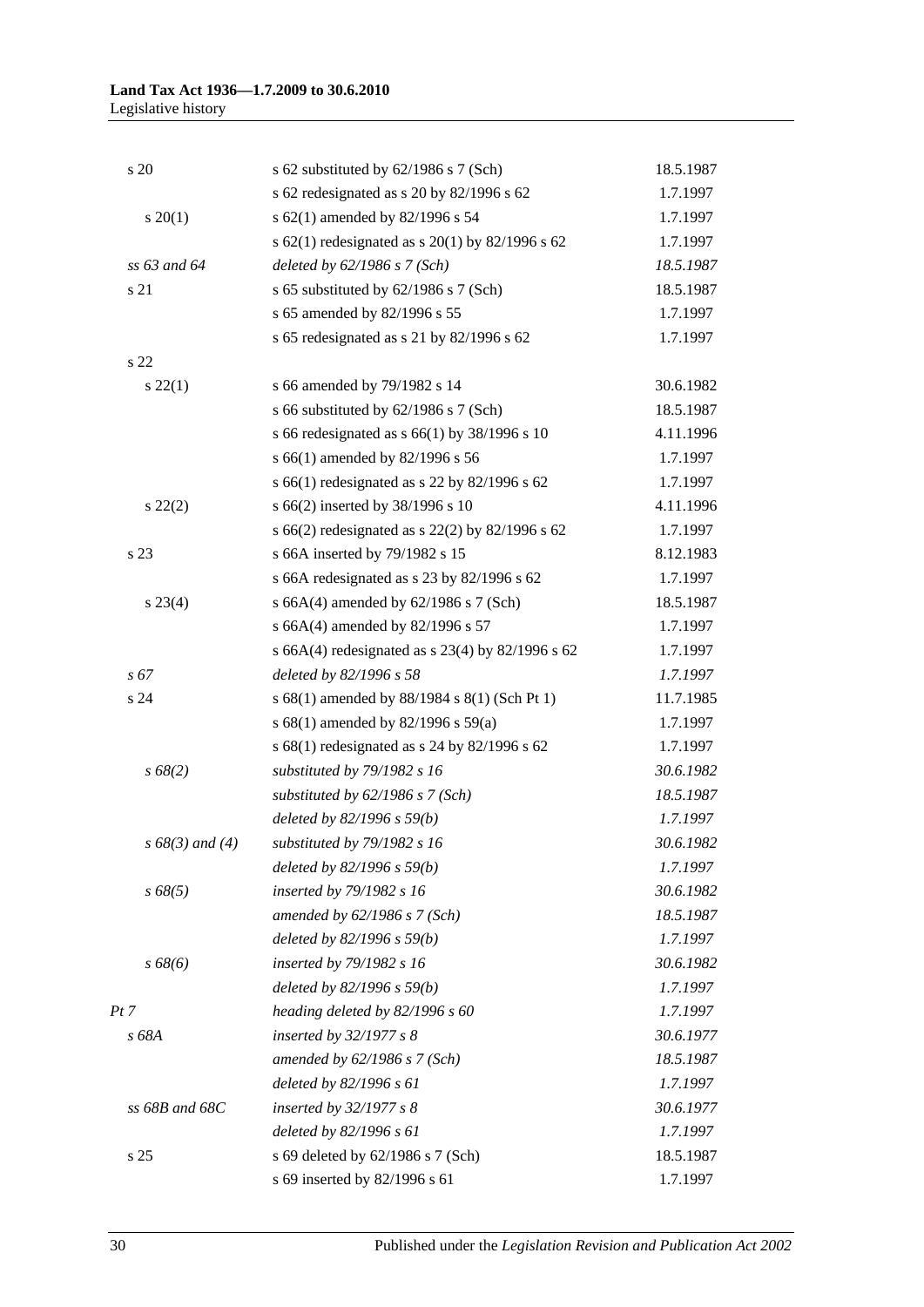|                 | s 69 redesignated as s 25 by 82/1996 s 62         | 1.7.1997  |
|-----------------|---------------------------------------------------|-----------|
| $ss\,70 - 72$   | deleted by $62/1986$ s $7(Sch)$                   | 18.5.1987 |
| $s\,73$         | substituted by $62/1986$ s $7$ (Sch)              | 18.5.1987 |
|                 | amended by 70/1995 s 5                            | 1.7.1995  |
|                 | deleted by 82/1996 s 61                           | 1.7.1997  |
| $s\,74$         | amended by $62/1986$ s $7$ (Sch)                  | 18.5.1987 |
|                 | amended by 70/1995 s 6                            | 1.7.1995  |
|                 | deleted by 82/1996 s 61                           | 1.7.1997  |
| s 74A           | inserted by 70/1995 s 7                           | 1.7.1995  |
|                 | deleted by 82/1996 s 61                           | 1.7.1997  |
| $s\,75$         | amended by $41/1976 s 8$                          | 30.6.1976 |
|                 | amended by $62/1986$ s $7$ (Sch)                  | 18.5.1987 |
|                 | deleted by $82/1996 s 61$                         | 1.7.1997  |
| s 76            | substituted by $62/1986$ s $7$ (Sch)              | 18.5.1987 |
|                 | deleted by $82/1996 s 61$                         | 1.7.1997  |
| s 77            | amended by $62/1986$ s $7$ (Sch)                  | 18.5.1987 |
|                 | deleted by 82/1996 s 61                           | 1.7.1997  |
| ss 78 and 79    | deleted by $62/1986$ s $7$ (Sch)                  | 18.5.1987 |
| s <sub>26</sub> | s 80 substituted by 62/1986 s 7 (Sch)             | 18.5.1987 |
|                 | s 80 redesignated as s 26 by 82/1996 s 62         | 1.7.1997  |
| $s \; 26(2)$    | s 80(2) amended by 82/1996 Sch cl 3               | 1.7.1997  |
|                 | s 80(2) redesignated as s $26(2)$ by 82/1996 s 62 | 1.7.1997  |
| s 81            | deleted by $62/1986$ s $7$ (Sch)                  | 18.5.1987 |
| Sch 1           | deleted by $62/1986$ s $7$ (Sch)                  | 18.5.1987 |

## **Transitional etc provisions associated with Act or amendments**

#### *Statutes Amendment (Taxation Administration) Act 1996*

#### **62—Renumbering**

- (1) When all provisions of this Part have been brought into operation, the sections of the principal Act are to be renumbered in consecutive order (and any cross-reference in a provision of the principal Act to a section that is renumbered is to be corrected accordingly).
- (2) A reference in any Act or other instrument (whether of a legislative character or not) to a provision of the principal Act as numbered before the commencement of this Part will be taken to be a reference to the corresponding provision of the principal Act as renumbered by this Part.

#### **Historical versions**

Reprint 18.5.1987 Reprint No 1—1.10.1991 Reprint No 2—21.11.1991 Reprint No 3—29.10.1992